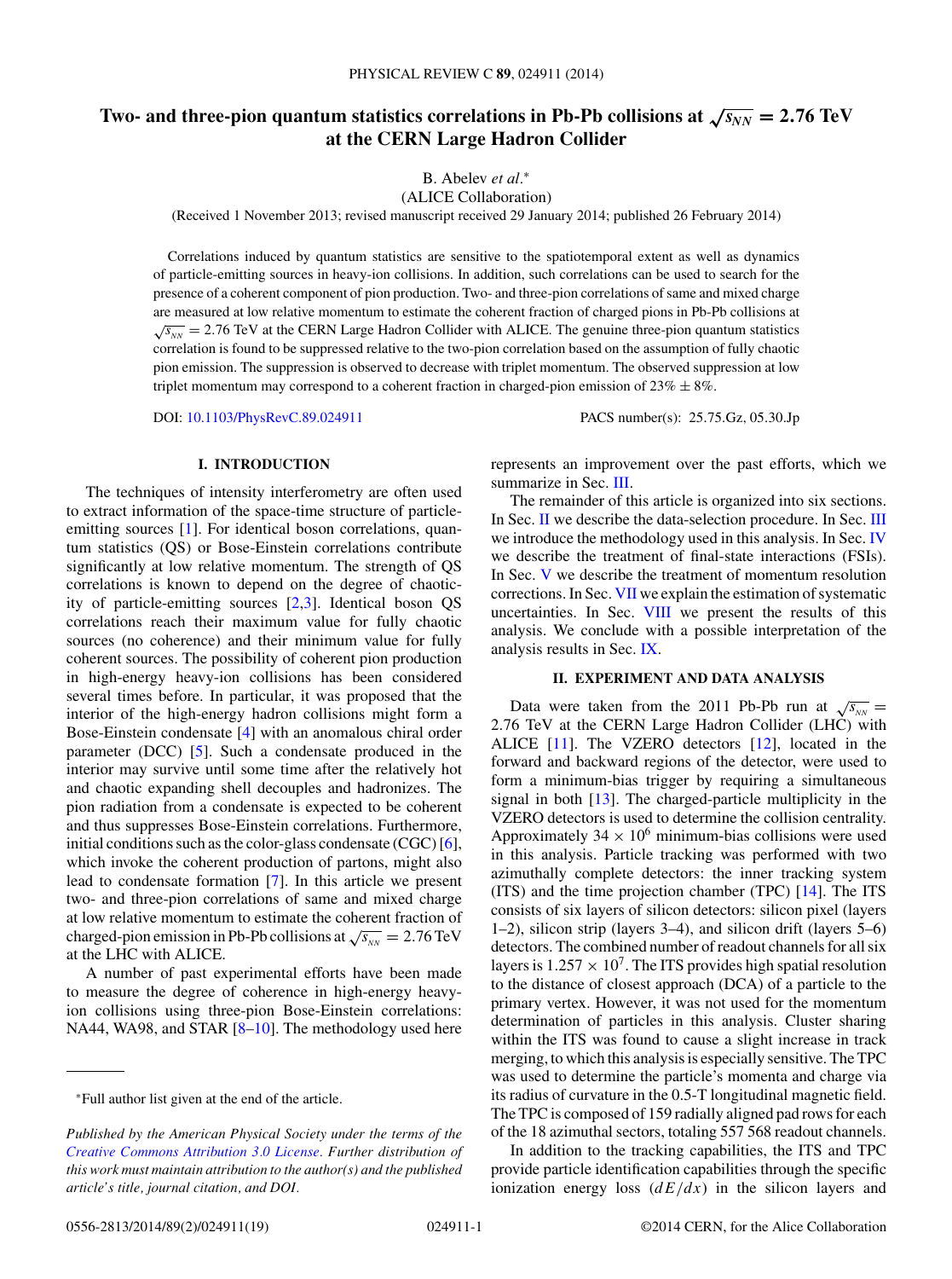<span id="page-1-0"></span>TPC gas, respectively. We select charged pions within 2 standard deviations ( $\sigma$ ) of the expected pion  $dE/dx$  value. For momenta greater than  $0.6 \text{ GeV}/c$ , high pion purity is maintained with the time-of-flight (TOF) detector. The TOF covers the full azimuthal range and the pseudorapidity range  $|\eta|$  < 0.9, except for the region 260° <  $\varphi$  < 320°, where no TOF modules were installed to reduce the material budget in front of the photon spectrometer. With TOF we select tracks within  $2\sigma$  of the expected pion TOF values. Tracks which are within  $2\sigma$  of the expected kaon or proton  $dE/dx$  or TOF values are rejected. Below  $0.45 \text{ GeV}/c$  we further reject pion candidates if their  $dE/dx$  is within  $2\sigma$  of the expected electron  $dE/dx$  value. The pion-pair purity in this analysis is estimated to range from 90% to 94% for the highest and lowest pair momentum, respectively.

To ensure uniform tracking in the ITS, TPC, and TOF we require the z coordinate of the primary vertex to be within a distance of 10 cm from the detector center. We analyze tracks with transverse momenta in the interval  $0.16 < p_T <$ 1.0 GeV/c and pseudorapidity  $|\eta| < 0.8$ . To ensure good momentum resolution, we require a minimum of 70 tracking points in the TPC.

Track merging and splitting are known issues for samecharge tracks at very low relative momentum [\[15\]](#page-13-0). We minimize the contribution from merged and split pairs through three types of pair cuts. First, we simply reject all pairs whose Lorentz invariant relative momentum, q, is less than  $5 \text{ MeV}/c$ . Second, we reject all pairs whose angular separation is less than 0.02 and 0.045 rad in the longitudinal and azimuthal direction, respectively. The pair angular separation is evaluated at a radial distance of 1.0 and 1.6 m, where the most pronounced trackmerging and -splitting effects were observed, respectively. Third, we reject pairs that share more than 5% of pad-row tracking points [\[16\]](#page-13-0). These three cuts are applied to all terms of the correlation functions (same-event and mixed-event) introduced in the next section. For three-pion correlations we apply these three cuts to each of the three pairs in the triplet. The cuts are only applied to same-charge pairs. Mixed-charge pairs are easily distinguished in the central barrel magnetic field as their trajectories are bent away from each other.

## **III. METHODOLOGY**

Two-particle correlation functions are binned in narrow intervals of the mean pair transverse momentum,  $k_T =$  $|\mathbf{p}_{T,1} + \mathbf{p}_{T,2}|/2$ , and Lorentz invariant relative momenta,  $q =$  $\sqrt{-(p_1-p_2)^{\mu}(p_1-p_2)^{\mu}}$ . They are defined as the ratio of the inclusive two-particle spectrum,  $N_2(p_1, p_2)$  over the product of inclusive single-particle spectra,  $N_1(p_1)N_1(p_2)$ :

$$
C_2(p_1, p_2) = \frac{N_2(p_1, p_2)}{N_1(p_1)N_1(p_2)}.
$$
 (1)

The numerator of the correlation function is formed by all pairs of particles from the same event. The denominator is formed by taking one particle from one event and the second particle from another event. The same- and mixed-event two-particle distributions are normalized to each other in the interval  $0.15 < q < 0.175$  GeV/c, sufficiently above the dominant region of low relative momentum correlations and sufficiently

narrow to avoid the small influence of background correlations. Only events within the same centrality class are mixed. The centrality classes correspond to the top 0%–5% through 45%–50% of the particle multiplicity distribution estimated with the VZERO detector. Each class has a width of 5%.

The isolation of genuine two-pion correlations is complicated by several additional factors. Namely, the resolvable threshold of low relative momentum pairs is limited by track merging and splitting in the ALICE detector. The QS correlation of long-lived resonance decays is largely localized below this threshold and is therefore unobservable. This leads to an apparent decrease of QS correlations and is described by the  $\lambda$  or "dilution" parameter in this analysis. Given  $\lambda$ , two-particle correlations can be written as

$$
N_2(p_1, p_2) = \mathcal{N}[(1 - \lambda)N_1(p_1)N_1(p_2) + \lambda K_2(q)N_2^{QS}(p_1, p_2)],
$$
\n(2)

$$
C_2(q) = \mathcal{N}[(1 - \lambda) + \lambda K_2(q) C_2^{QS}(q)],
$$
 (3)

where  $\mathcal N$  is a residual normalization taking into account the small nonfemtoscopic contributions [\[17,18\]](#page-13-0). We allow a different  $N$  for same and mixed-charge correlations as the nonfemtoscopic contributions can be different.  $K_2(q)$  is the FSI correlation.  $N_2^{\text{QS}}$  and  $C_2^{\text{QS}}(q)$  are the genuine two-pion QS distribution and correlation, respectively. Here, unlike in most experimental publications on this subject, the  $\lambda$  parameter does not include effects of partial coherence. Its deviation below unity can also be attributable to secondary contamination, pion misidentification, and finite  $q$  binning. Same-charge pion QS correlations excluding coherence can be parametrized by

$$
C_2^{\text{QS},++}(q) = 1 + E_{\text{w}}(R_{\text{ch}}q)^2 e^{-R_{\text{ch}}^2 q^2}, \tag{4}
$$

$$
E_{\rm w}(R_{\rm ch}q) = 1 + \sum_{n=3}^{\infty} \frac{\kappa_n}{n! (\sqrt{2})^n} H_n(R_{\rm ch}q), \tag{5}
$$

where  $R_{ch}$  are the characteristic radii of the chaotic component.  $E_w(R_{chq})$  is the Edgeworth expansion characterizing deviations from Gaussian behavior [\[19\]](#page-13-0).  $H_n$  are the Hermite polynomials and  $\kappa_n$  are the Edgeworth coefficients. The first two relevant Edgeworth coefficients  $(\kappa_3, \kappa_4)$  are found to be sufficient to describe the non-Gaussian features in this analysis. At the two-pion level we do not include an explicit parametrization of a possible coherent component owing to the large uncertainty of non-Gaussian Bose-Einstein correlations. In this analysis we assume  $\lambda$  of mixed-charge pions is identical to that of same-charge pions:  $\lambda^{+-} = \lambda^{\pm \pm}$ . This is a valid assumption at high energies where the secondary contamination from particles and antiparticles are expected to be equal [\[20\]](#page-13-0).

Three-particle correlation functions are binned in terms of the three invariant relative momenta in the triplet:  $q_{12}$ ,  $q_{31}$ , and  $q_{23}$ . The three-particle correlation function is similarly the ratio of the inclusive three-particle spectrum to the product of the inclusive single-particle spectra binned in the pair relative momenta:

$$
C_3(p_1, p_2, p_3) = \frac{N_3(p_1, p_2, p_3)}{N_1(p_1)N_1(p_2)N_1(p_3)},
$$
 (6)

$$
Q_3 = \sqrt{q_{12}^2 + q_{31}^2 + q_{23}^2}.
$$
 (7)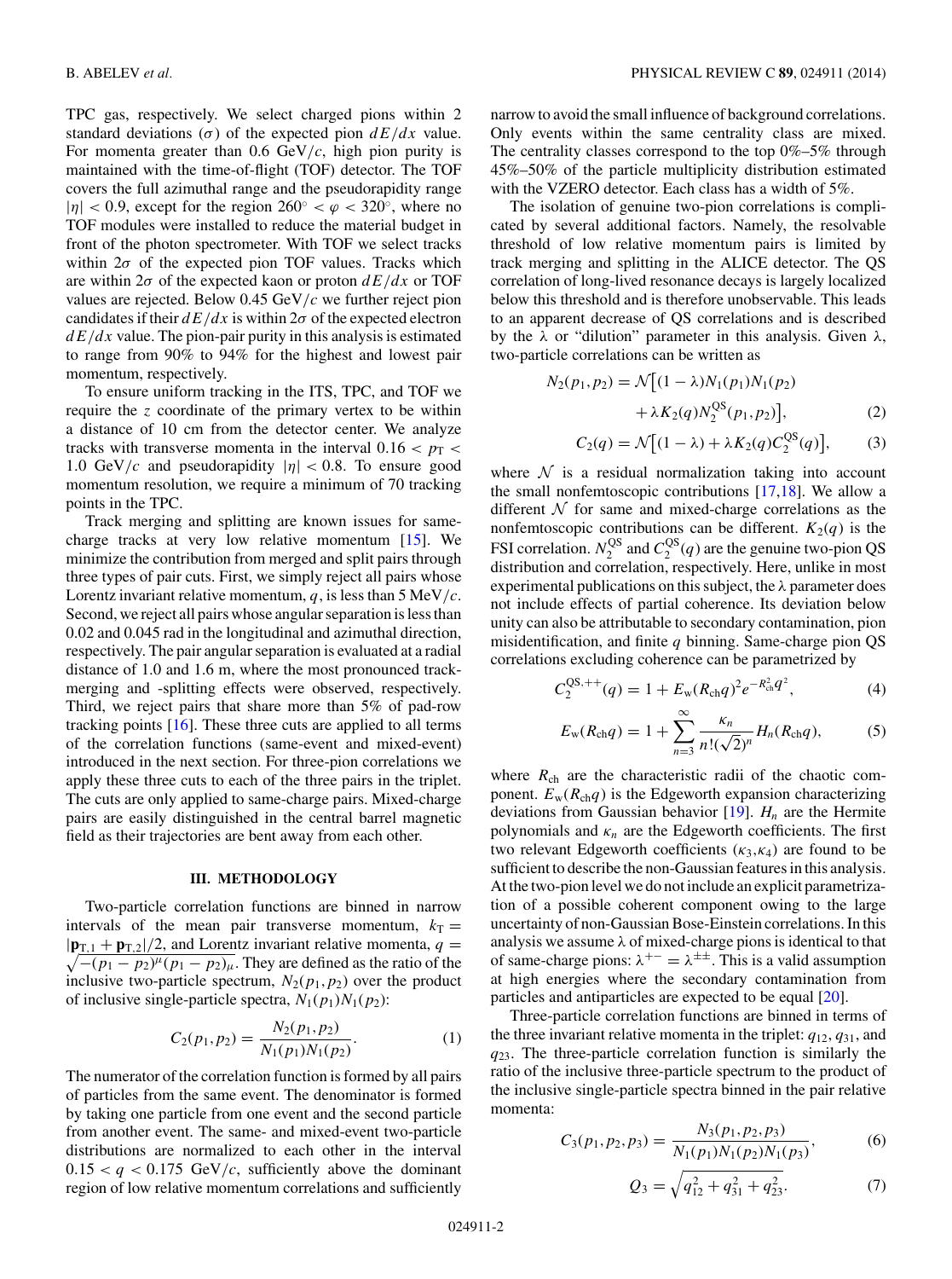<span id="page-2-0"></span>The numerator of  $C_3$  is formed by all triplets of particles from the same event. The denominator is formed by taking each of the three particles from different events. We project three-particle correlations against the Lorentz invariant  $Q_3$ .

For three-particle correlations,  $\lambda \neq 1$  similarly causes "feed-up" from pure combinatorial distributions and twoparticle correlations as described in Eq. (8) below. The derivation of Eq. (8) is shown in the Appendix. In Eq. (8),  $N_2(p_i, p_j)N_1(p_k)$  terms represent the case where particles i and  $j$  are taken from the same event, while particle  $k$  is taken from a different event and  $K_3$  is the three-pion FSI correlation. Isolation of the three-pion QS correlation is done by solving Eq. (8) for  $N_3^{\text{QS}}$ . Using  $N_2^{\text{QS}}$  and  $N_3^{\text{QS}}$  one can construct a cumulant correlation function, **c**3, in Eq. (9):

$$
N_3(p_1, p_2, p_3) = f_1 N_1(p_1) N_1(p_2) N_1(p_3) + f_2 [N_2(p_1, p_2) N_1(p_3) + N_2(p_3, p_1) N_1(p_2) + N_2(p_2, p_3) N_1(p_1)]
$$
  
+ 
$$
f_3 K_3(q_{12}, q_{31}, q_{23}) N_3^{QS}(p_1, p_2, p_3),
$$
  

$$
\mathbf{c}_3(p_1, p_2, p_3) = 1 + [2N_1(p_1) N_1(p_2) N_1(p_3) - N_2^{OS}(p_1, p_2) N_1(p_3) - N_2^{OS}(p_3, p_1) N_1(p_2) - N_2^{OS}(p_2, p_3) N_1(p_1)
$$
  
+ 
$$
N_3^{OS}(p_1, p_2, p_3) / N_1(p_1) N_1(p_2) N_1(p_3).
$$
 (9)

In Eq. (8),  $f_1$ ,  $f_2$ , and  $f_3$  are derived in the Appendix and are given by  $(1 - \lambda^{1/2})^3 + 3\lambda^{1/2}(1 - \lambda^{1/2})^2 - 3(1 - \lambda^{1/2})(1 - \lambda)$ ,  $(1 - \lambda^{1/2})$ ,  $\lambda^{3/2}$ , respectively.

The quantity in square brackets in Eq. (9) represents a three-pion cumulant which has all two-pion correlations removed. Therefore, the three-pion cumulant represents the isolation of genuine three-pion QS correlations. All same- and mixed-event three-particle distributions are normalized to each other in the range where all three pairs satisfy  $0.15 < q_{ij} < 0.175 \text{ GeV}/c$ , sufficiently above the dominant region of low relative momentum correlations and sufficiently narrow to avoid the small influence of background correlations.

The novel effects measured with three-particle correlations are isolated with the  $r_3$  function [\[21,22\]](#page-13-0):

$$
r_3(p_1, p_2, p_3) = \frac{\mathbf{c}_3(p_1, p_2, p_3) - 1}{\sqrt{[C_2^{\text{QS}}(p_1, p_2) - 1][C_2^{\text{QS}}(p_3, p_1) - 1][C_2^{\text{QS}}(p_2, p_3) - 1]}}.
$$
(10)

The  $r_3$  function isolates the phase of three-pion correlations:  $r_3 = I \cos(\Phi) \approx I(1 - \Phi^2/2)$  [\[21\]](#page-13-0). The intercept of  $r_3$ , I, is expected to be 2 in the case of fully chaotic particle-emitting sources and less than 2 in the case of partially coherent sources. The leading-order contribution to the phase was shown to be quadratic in relative momenta,  $\Phi \approx a_{\mu\nu} q_{12}^{\mu} q_{23}^{\nu}$ , which leads to quartic behavior in  $r_3$  [\[21\]](#page-13-0). The antisymmetric tensor  $a_{\mu\nu}$  characterizes space and momentum source asymmetries related to how the spatial position of maximum pion emission changes with momentum. There are six nonvanishing independent components in  $a_{\mu\nu}$ . However, owing to limited statistical precision we project  $r_3$  from three-dimensional invariant relative momenta to one-dimensional  $Q_3$ . A fit quartic and quadratic in  $Q_3$  is performed,

$$
r_3(Q_3) = I(1 - aQ_3^4), \tag{11}
$$

$$
r_3(Q_3) = I(1 - aQ_3^2), \tag{12}
$$

where I is the intercept of  $r_3$  [I =  $r_3(0)$ ], and a is the quartic or quadratic coefficient. The quadratic fit is motivated by previous fit attempts by the STAR collaboration [\[10\]](#page-13-0). The coherent fraction  $(G)$  can be extracted from the intercept as [\[21\]](#page-13-0)

$$
I = 2\sqrt{1 - G} \frac{1 + 2G}{(1 + G)^{3/2}}.
$$
 (13)

Equation (13) neglects the effect of the charge constraint on charged coherent states  $[20,23,24]$ . In the quantum optics approach to coherent states  $[25]$ , charged pions can only be in coherent states when positive and negative pions pair together to form a charge neutral state. However, because the charge constraint affects both numerator and denominator of  $r_3$  in the same direction, its effect on  $r_3$  for  $G < 30\%$  is expected to increase its intercept by less than 17% [\[24\]](#page-13-0).

The denominator of  $r_3$  is measured using the threeparticle combinatorial distribution and two-particle correlation strengths. The two-particle correlation strengths are tabulated from a previous run over the data. They are tabulated in sufficiently narrow intervals or bins of centrality,  $k_T$ , and three-dimensional (3D) relative momentum to allow reliable interpolation between bins. We bin the two-particle correlations in nine centrality bins (5% wide) and 4  $k_T$  bins in the longitudinally comoving system (LCMS). Forty  $q_{\text{out}}$ ,  $q_{\text{side}}$ , and  $q_{\text{long}}$  bins (5 MeV/c wide) are chosen.  $q_{\text{out}}$  is the projection of the relative momentum along the pair momentum direction.  $q_{\text{long}}$  is the projection along the beamline.  $q_{\text{side}}$  is then perpendicular to the other two (azimuthal projection). The four  $k<sub>T</sub>$  bins are chosen such that they divide the pair distribution into four equally populated intervals.

#### **A. Methodology improvement**

The methodology used here to measure three-pion QS correlations represents an improvement over the past efforts [\[8–10\]](#page-13-0), which we highlight here.

(i) In addition to QS correlations, charged pions also experience a Coulomb repulsion, which reduces the apparent strength of QS correlations. Corrections for the three-body Coulomb interactions are damped in this analysis according to the observed  $\lambda$  parameter.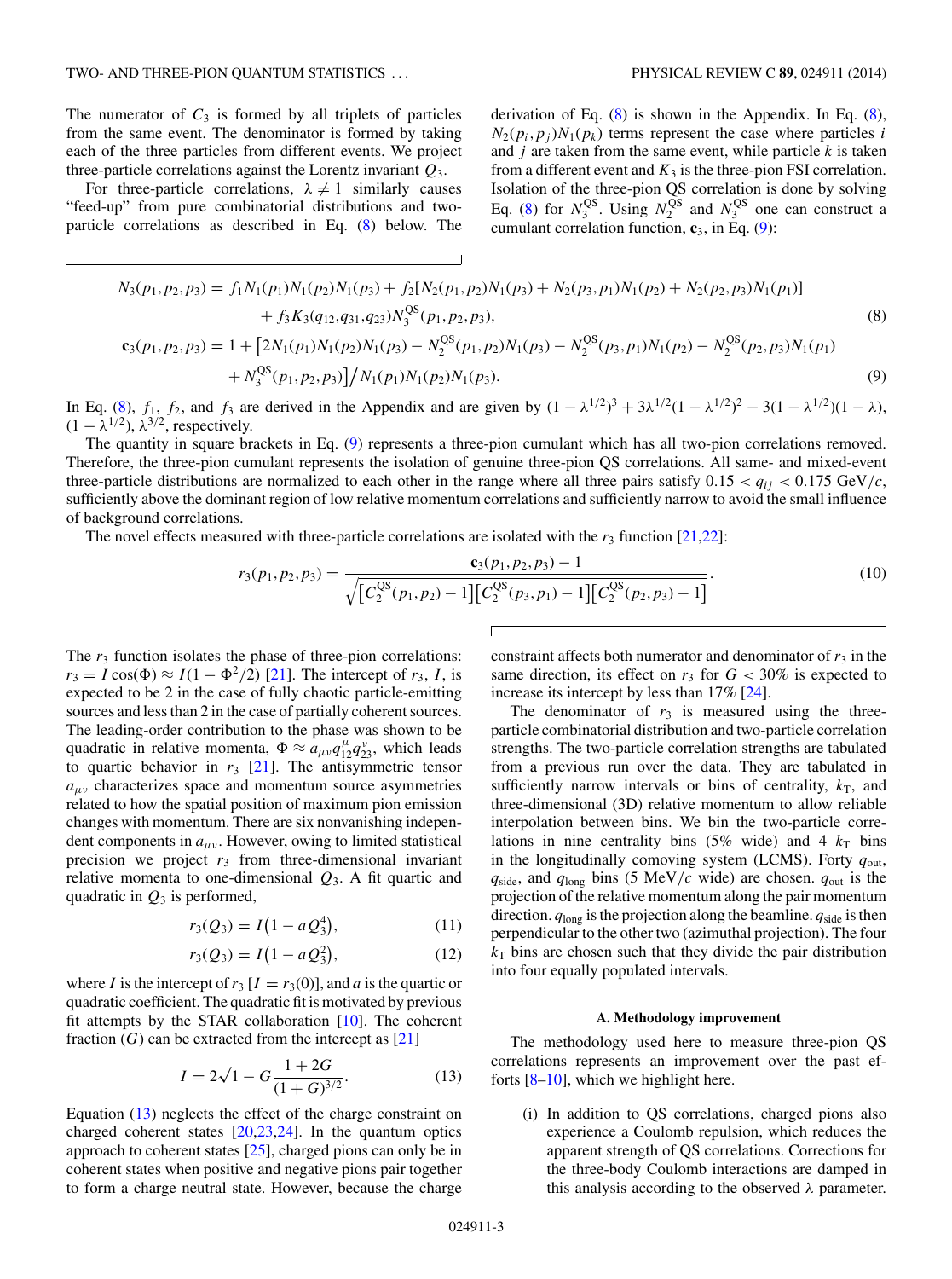<span id="page-3-0"></span>Previously, the Coulomb corrections were undamped and thus overestimated.

- (ii) The Coulomb corrections are estimated by integrating over an assumed freeze-out distribution of pions. We take into account the effect of resonance decays on the freeze-out distribution. Previously, a Gaussian distribution was assumed.
- (iii) For the case when  $\lambda$  < 1, the measured three-pion correlations contain a feed-up from lower-order correlations, which is now removed.
- (iv) We apply momentum resolution corrections, which was not universally done in the past efforts.
- (v) We apply corrections for muon contamination which was not done in the past efforts.
- (vi) The isolation of the cumulants is done at the pair/triplet distribution level instead of at the correlation function level.
- (vii) Mixed-charge two- and three-pion correlations are used to help determine the  $\lambda$  parameter and to monitor the performance of FSI corrections.

## **IV. FINAL-STATE INTERACTIONS**

The treatment of FSIs is crucial for this analysis. In addition to QS correlations, identical charged pions also experience FSIs which reduce the apparent strength of QS correlations. The FSIs of charged pions are dominated by the Coulomb interaction. The strong interactions, while small for same-charge pions, are important for mixed-charge pions. Coulomb and strong FSI corrections are included in this analysis for both two- and three-particle same- and mixed-charge correlations. The wave functions for two-pion Coulomb and strong FSIs are known to high precision [\[26\]](#page-13-0). Two-pion FSIs are calculated by averaging the modulus square of the two-pion FSI wave functions over an assumed freeze-out particle-emitting source distribution. This is then divided by the corresponding average of plane-wave functions to isolate the pure FSIs. For same-charge pions, the wave functions are symmetrized. Typically, the source distribution is taken to be a spherical Gaussian with a radius matching what is found in the data. Here, we use a more sophisticated approach. All FSIs are calculated directly within THERMINATOR 2 events [\[27,28\]](#page-13-0). The pair relative separation at freeze-out in the pair-rest frame,  $r^*$ , as well as the space-momentum correlations included in the model are used. THERMINATOR includes all of the known resonance decays. Pions from resonance decays add non-Gaussian features to the freeze-out distribution. Furthermore, they increase the mean value of  $r^*$ , which in turn reduces the strength of FSI correlations. The same centrality class and  $k_T$  range from the data are used to calculate the FSIs. The freeze-out hypersurfaces in THERMINATOR were calculated within 3D viscous hydrodynamics with an initial and final temperature of 512 and 140 MeV, respectively. The starting time for hydrodynamics was  $0.6$  fm/ $c$ .

Three-body FSI wave functions are not known for all regions of phase-space. However, all asymptotic wave functions are known [\[29\]](#page-13-0). In particular, the wave-function corresponding to the phase-space region where all three interparticle spacings are large,  $\Omega_0$ , is given by the product of the three two-body

wave functions. It has been shown that the  $\Omega_0$  wave function is a justified approximation also in the case where the triplet kinetic energy in the triplet rest frame is sufficiently large [\[30\]](#page-13-0). It is estimated that triplet energies exceeding ∼7 MeV for 6-fm sources justify the use of the  $\Omega_0$  wave function. The minimum triplet energy considered in this analysis is  $\sqrt{3} \times 5 \approx 8.7$  MeV when all three pair  $q$ 's are at their minimum allowed value of  $5$  MeV/ $c$ .

For the case of same-charge pion FSIs with the  $\Omega_0$  wave function, the modulus square of the fully symmetrized FSI wave-function is averaged in THERMINATOR events. This is then divided by the corresponding average of fully symmetrized plane waves. The full symmetrization assumes fully chaotic emission. For the case of mixed-charge FSIs, only the samecharge pairs are symmetrized. All  $K$  factors in this analysis are averaged over the THERMINATOR freeze-out distribution for pairs satisfying  $r^*$  < 80 fm. For the  $K_3$  calculation, all three pairs must satisfy this requirement.

All three-pion correlations in this analysis are binned in 3D corresponding to the three pair invariant relative momenta:  $q_{12}$ ,  $q_{23}$ ,  $q_{31}$ . The three-pion FSI correlations are likewise calculated in 3D for the integrated  $k_T$  range.

Another more commonly used approach to treat three-body FSIs is the Riverside approach [\[31\]](#page-13-0) for which the three-body FSI correlation,  $K_3$ , is given by the triple product of Gamov factors  $(K_3 = G^{12}G^{23}G^{31})$ . In the generalized version of this approach, "generalized Riverside" (GRS), each two-body factor is averaged over the assumed source distribution ( $K_3$  =  $K_2^{12} K_2^{23} K_2^{31}$  $K_2^{12} K_2^{23} K_2^{31}$  $K_2^{12} K_2^{23} K_2^{31}$ ) [\[9,10\]](#page-13-0). In Fig. 1 we compare our calculations of three-body FSI correlations using the  $\Omega_0$  wave function and GRS approach within THERMINATOR events. We observe similar FSI correlations with both methods.

## **V. MOMENTUM RESOLUTION**

Finite momentum resolution in the ALICE detector generally causes a smearing of the correlation function. We estimate its effect on the correlation functions by assigning a weight to each pair or triplet in HIJING [\[32\]](#page-13-0) based on the measured correlation strength in real data. The same weight is applied to two versions of each  $N_n$  ( $n = 1,2,3$ ) histogram. The first is filled with the nonsmeared ideal  $q$  from HIJING. The second is filled with the smeared  $q$  after the tracks have been propagated through the simulation of the ALICE detector response. The ratio of the first to the second histogram forms the correction factor for the  $N_n$  distributions.

The momentum resolution corrections are found to be largest at low  $q(Q_3)$ , where they increase the raw correlation function by less than 5% (8%) for two-pion (three-pion) correlations. We also observe that the correction factors do not change significantly with  $k<sub>T</sub>$ . After the momentum resolution corrections are applied, we verified that the observed correlation strength and shape matches the assumed values used as a weight in HIJING.

### **VI. MUON CONTAMINATION**

The pion-pair purity is estimated to be about 93% in HIJING with the simulated ALICE detector response. The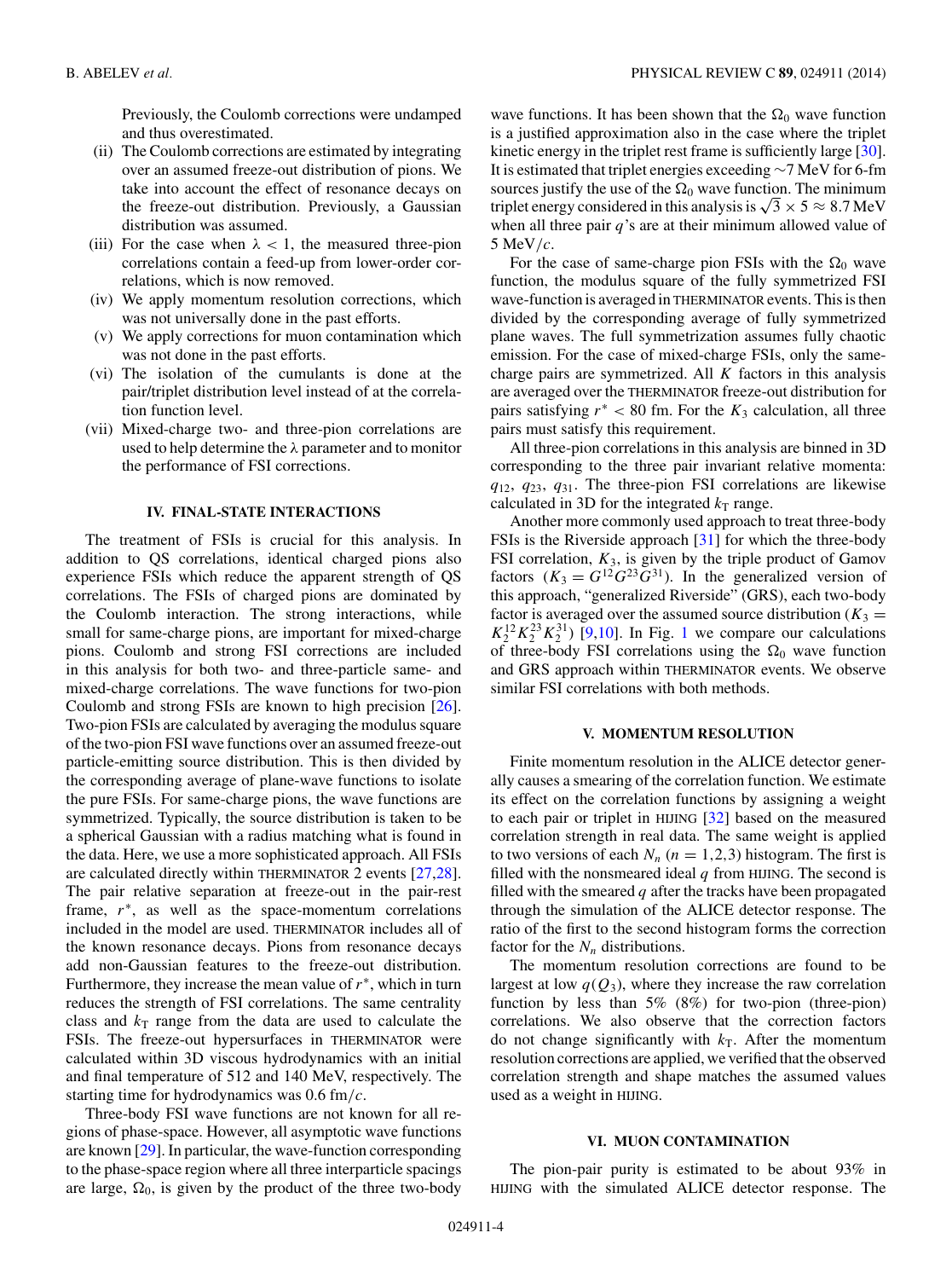<span id="page-4-0"></span>

FIG. 1. (Color online) Comparison of same- and mixed-charge three-pion FSI correlations.  $\Omega_0$  wave function and generalized Riverside (GRS) method are shown. The calculation was performed in THERMINATOR  $(0\% - 5\%)$ . The bottom panel shows the difference between the two methods,  $\Delta K_3 = K_3(\Omega_0) - K_3(GRS)$ , divided by  $K_3(\Omega_0) - 1.$ 

leading order misidentified pair is the muon pion combination. The rest of the misidentified combinations taken together contribute less than 1% to the total pairs. We estimate that about 93% of the muons contaminating our sample originate from primary-pion decays. The primary parent pion is expected to interact with the other primary pions via  $QS + FSI$ . We therefore expect that the muon pion pairs contaminating our sample will contain a residual pion pion correlation. For the three-pion case the muon pion pion combination dominants the misidentified triplets. We form a correction factor for all two-pion (three-pion) terms by assigning a  $QS + FSI$  weight to the parent pions in the pair (triplet) which subsequently decayed into muons. A smeared correlation is obtained when the assigned correlation is binned in relative momentum using the muon momentum. The ratio of the assigned correlation to the smeared correlation forms our correction factor. The correction is applied to same and mixed-charge correlations and is found to increase  $\lambda$  by about 5% while having a negligible effect on the extracted radii. The correction

increases the two-pion correlation by about 1.5% at low  $q$ and rapidly decreases for larger  $q$ . The correction increases the three-pion correlation by about  $3\%$  at low  $Q_3$  and by about 1% for high  $Q_3$ .

#### **VII. SYSTEMATIC UNCERTAINTIES**

The dominant systematic uncertainty in this analysis pertains to the unknown spatiotemporal pion distribution at freeze-out on which the fitting of the correlation functions and FSI calculations depends. Typically, a Gaussian profile is assumed in most femtoscopic analyses. However, the known resonances taken all together will generally give rise to non-Gaussian features in the freeze-out distribution.

The systematic uncertainty of the freeze-out distribution is twofold in this analysis. First, it creates an uncertainty in the wave-function integration for the FSI calculation. However, the  $q$  dependence of FSI correlations is largely invariant to reasonable variations of the assumed freeze-out distribution and radius. A possible mismatch of the freeze-out distribution and radius in THERMINATOR as compared to the data is largely absorbed by the λ parameter of the global fits to same- and mixed-charge two-pion correlations presented in the Results section. We assign a 2% uncertainty on the two-pion FSI correlations based on the maximum observed difference between FSIs calculated in THERMINATOR and Gaussian particleemitting source profiles after "rescaling" by an effective  $\lambda$ parameter. We also assign a  $2\%$  uncertainty on the  $r^*$ dependent part of the FSI wave functions [\[26\]](#page-13-0). Second, the freeze-out distribution uncertainty creates an uncertainty in the fitting of the same-charge correlation functions. A convenient account of sufficiently small deviations from Gaussian behavior in the QS correlation functions can be obtained through an Edgeworth expansion [\[19\]](#page-13-0). Deviations from Gaussian behavior are also expected from a finite coherent component [\[20\]](#page-13-0).

Non-Gaussian features in the QS correlation functions can also occur in more trivial ways. Spherical Gaussian freeze-out distributions create Gaussian QS correlation functions as a function of  $q$ . Non-Gaussian features in 1D correlation functions can arise simply from nonequal 3D radii in the LCMS frame. However, we note that  $R_{\text{out}} \approx R_{\text{side}}$  and  $R_{\text{long}}$  is only  $\sim$ 20% larger than  $R_{\text{out}}$  and  $R_{\text{side}}$  [\[15\]](#page-13-0). Also,  $k_T$  and centrality bins whose widths are not sufficiently narrow will create a mix of different radii and therefore will not be described by a single Gaussian function. However, our chosen centrality bin width (5%) and  $k_T$  bin width (100 MeV/c for two-particle correlations) are sufficiently narrow to mostly avoid this feature given the known  $k<sub>T</sub>$  dependencies of the radii [\[15\]](#page-13-0). More non-Gaussian features are expected for our three-particle correlations as the  $k<sub>T</sub>$  bin is much wider (1 GeV/c).

The momentum resolution of low-momentum particles  $(p_T < 1 \text{ GeV}/c)$  is dominated by multiple scatterings within the ALICE detector. The ALICE material budget uncertainty is conservatively estimated to be  $\pm 10\%$ . Our studies suggest a near one-to-one correspondence of the material budget uncertainty with the momentum resolution uncertainty. We apply a 10% uncertainty on all the momentum resolution corrections. For  $r_3$  the momentum resolution correction uncertainty is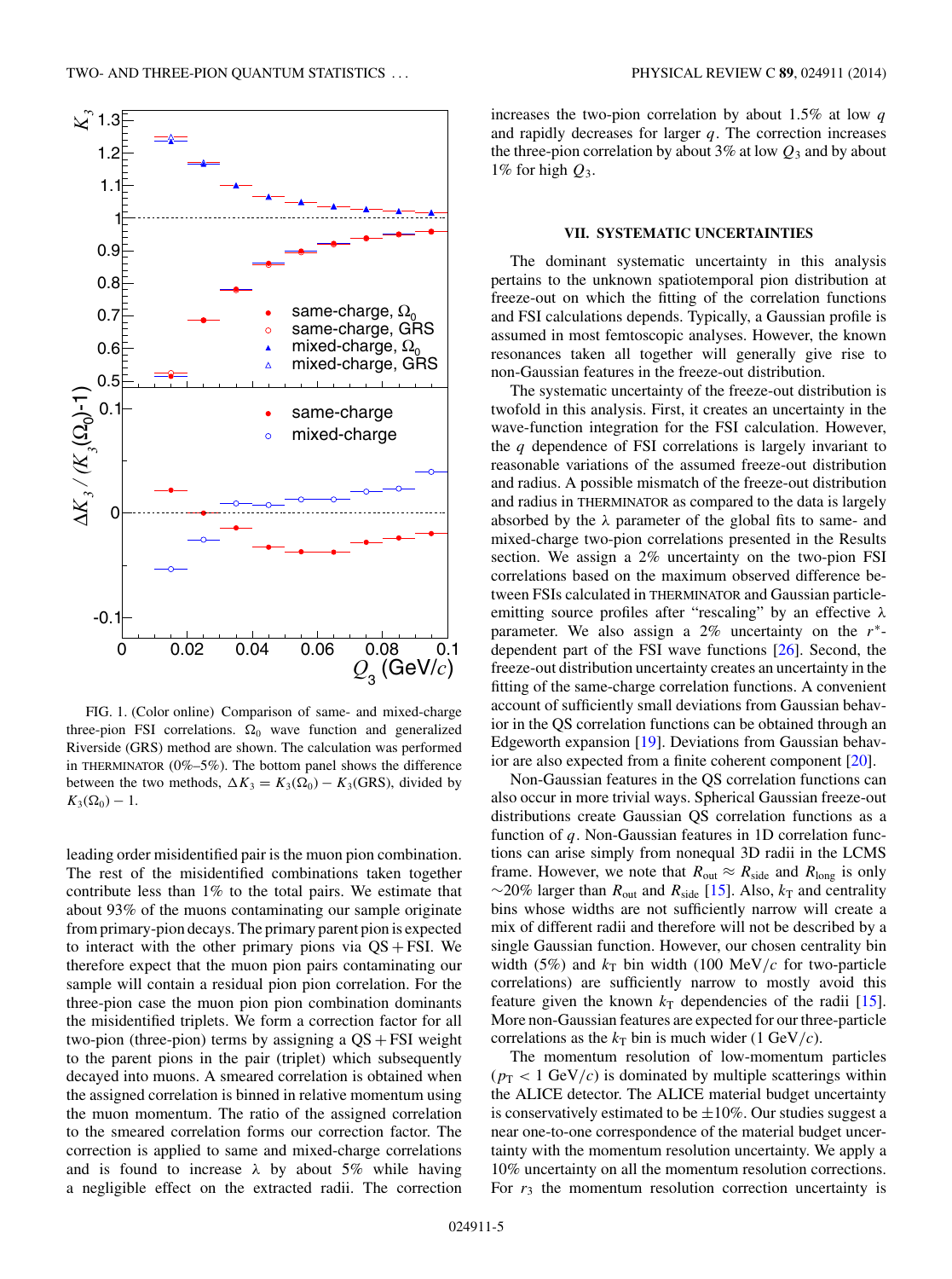<span id="page-5-0"></span>found to be 1%. It is not the dominant uncertainty because both numerator and denominator are affected in the same direction.

We study the uncertainties associated with tracking in the ALICE detector in several ways. We study the effect of different magnetic-field orientations in the TPC. The pion particle identification (PID) cuts are tightened by 10%. The angular separation cuts for same-charge pairs are increased by 50%. Positive pions are compared to negative pions. All the uncertainties in this category except for PID were found to be negligible. A 0.3% and 1% systematic uncertainty owing to PID were assigned for three-pion correlation functions and  $r_3$ , respectively.

Concerning  $r_3$ , additional systematics are included. Imperfect isolation of the three-pion QS cumulant (FSI corrected) is the dominant uncertainty for  $r_3$  which mostly affects the larger values of  $Q_3$  where the cumulant is smallest. The chosen  $\lambda$ parameter ( $\lambda = 0.7$ ) used in extracting the QS correlations in both the numerator and the denominator, while largely canceling in the ratio, is varied by 0.1. Mixed-charge threepion cumulant correlations  $(c_3^{\pm\pm\mp})$  reveal a slight residual correlation of about 1.005 for all centralities. The residual cumulant correlation in the mixed-charge channel is used as a systematic uncertainty in the same-charge channel. Also, small variations of the powers *m* and *n* in Eq. [\(8\)](#page-2-0) which brought  $\mathbf{c}_3^{\pm\pm\mp}$ closer to unity resulted in similar systematic variations for  $r_3$ . This procedure is valid if the true FSI-corrected mixed-charge cumulant correlation is expected to be near unity.

The GRS approach to Coulomb corrections is found to give a better description of the mixed-charge correlations than the  $\Omega_0$  wave function. For this reason we choose the GRS approach as our principal method and use the  $\Omega_0$  wave function as a systematic variation for all three-pion correlations. Finally, nonfemtoscopic background correlations associated with minijets [\[33\]](#page-13-0), while negligible for the highest multiplicity collisions, create a small uncertainty in the extraction of twopion QS correlation strengths. A linear fit to the background is made in the interval  $0.2 < q < 0.4$  GeV/c and extrapolated into the femtoscopic region,  $q < 0.15$  GeV/c. The correction only has a non-negligible effect on  $r_3$  for large  $Q_3$  and above ∼40% centrality.

### **VIII. RESULTS**

## **A. Two pions**

We first present the two-pion correlation functions. Figures 2 and [3](#page-6-0) show the same- and mixed-charge correlation functions versus q in 6  $k<sub>T</sub>$  bins for 0%–5% and 45%–50% centrality, respectively. Global fits for same and mixed-charge correlations are performed for each  $k<sub>T</sub>$  bin separately. Two types of global fits are shown. The dotted lines correspond to Gaussian fits  $(E_w = 1)$ , while the solid lines correspond to non-Gaussian fits with Edgeworth coefficients ( $E_w \neq 1$ ). Our strict pair cuts cause a lack of data for same-charge correlations at low  $q$  at high  $k_T$ , where a larger fraction of the pairs moves collinearly and thus is more susceptible to track merging and splitting.

Concerning the purely Gaussian fits in Figs. 2 and [3,](#page-6-0) the average  $\chi^2$  per degree of freedom (NDF) is 39. It is clear that a spherical Gaussian fully chaotic source can be ruled out. The global fits underestimate mixed-charge correlations for each



FIG. 2. (Color online)  $C_2$  for same-charge (solid red circles) and mixed-charge pions (open blue squares) for 0%–5% centrality. The global fits with dotted lines correspond to Gaussian same-charge fits  $(E_w = 1)$ . The global fits with solid lines correspond to non-Gaussian fits with Edgeworth coefficients ( $E_w \neq 1$ ). Shaded boxes represent the momentum resolution correction uncertainty. FSI uncertainties are smaller than the symbol sizes.

 $k<sub>T</sub>$  and centrality bin. The fits indicate the possibility of significant non-Gaussian features in the same-charge correlation functions and/or the possibility of two separate suppression parameters. An individual fit to mixed-charge correlations suggests  $\lambda \sim 0.7$ . An individual fit to same-charge correlations with a Gaussian function suggests  $\lambda \sim 0.4$ .

Concerning the Edgeworth fits in Figs. 2 and [3,](#page-6-0) the average  $\chi^2/NDF$  is 1.5. Same- and mixed-charge correlations are simultaneously well described with an Edgeworth fit. A common  $\lambda$  parameter is now able to describe both same- and mixed-charge correlations. This may demonstrate the significance of non-Gaussian same-charge correlations and/or the presence of a coherent component.

Fits including coherence with and without the charge constraint were also attempted. The charge constraint on coherent states in the quantum optics [\[25\]](#page-13-0) approach leads to a slight modification of both same-charge and mixed-charge correlations [\[20\]](#page-13-0). It leads to a slight decrease of the suppression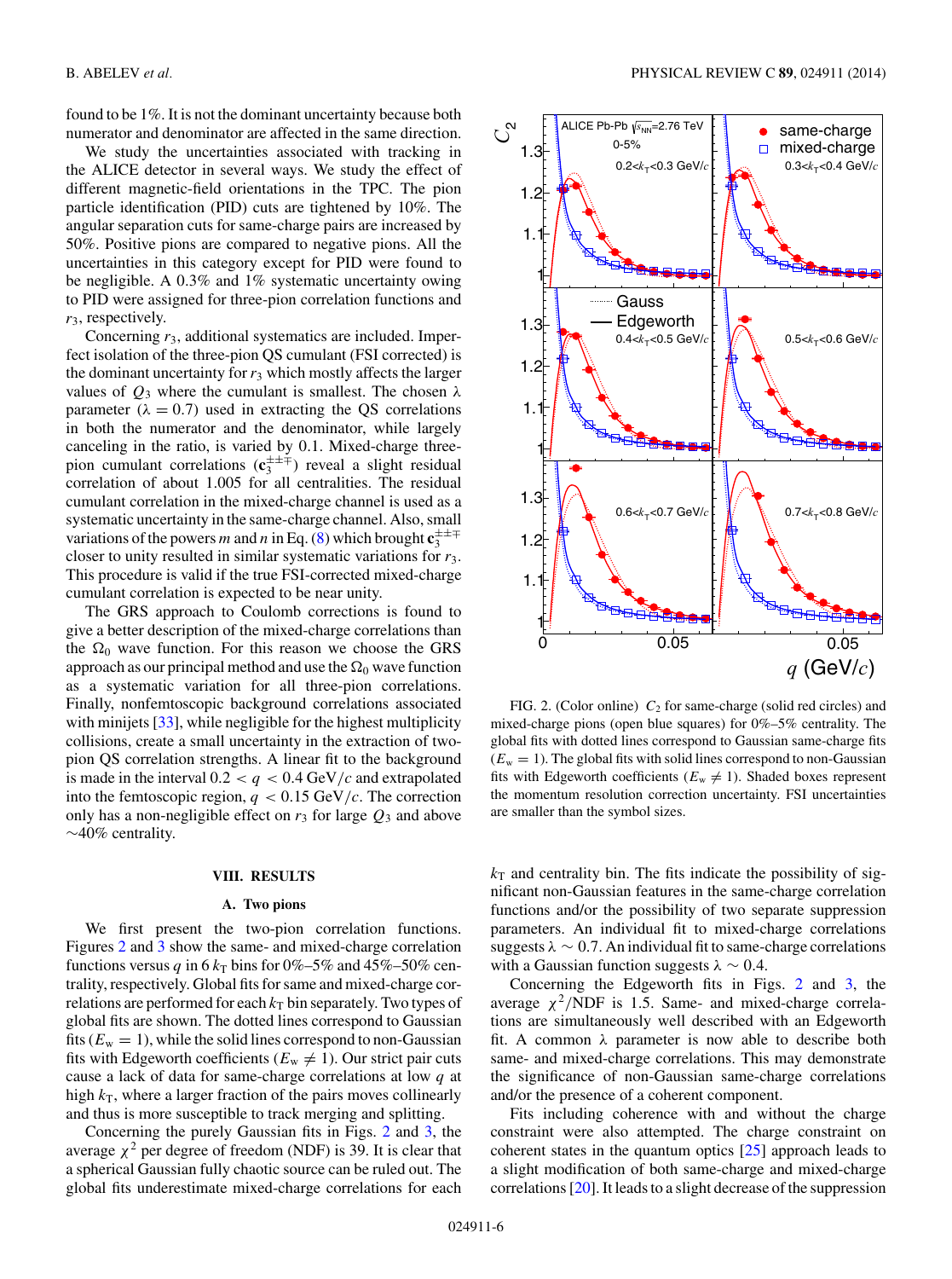<span id="page-6-0"></span>

FIG. 3. (Color online)  $C_2$  for same-charge (solid red circles) and mixed-charge pions (open blue squares) for 45%–50% centrality. Same details as for Fig. [2.](#page-5-0)

of same-charge correlations  $(\frac{1}{5}G^2)$  and also an enhancement of mixed-charge correlations  $(\frac{1}{5}G^2)$  [\[20\]](#page-13-0). Coherence may also explain the observation of separate suppression parameters as it only suppresses same-charge correlations. However, given the uncertainty of non-Gaussian same-charge correlations, we find that two-pion correlations alone are inconclusive in determining the presence of coherence.

The  $\lambda$  and radii fit parameters for both global fit types are shown in Fig. 4. The Edgeworth coefficients from ALICE data are shown in Table I. The corresponding Edgeworth coefficients from THERMINATOR are shown in Table [II.](#page-7-0) The Edgeworth coefficients presented in Tables I and [II](#page-7-0) quantify the non-Gaussian structure of the same-charge correlation functions. They may also be influenced by a coherent component. The comparison of Table I to Table [II](#page-7-0) demonstrates a discrepancy in the shape of QS correlations between THERMINATOR and ALICE data.

The values for the overall normalization,  $N$ , are typically within 0.005 from unity. We observe that  $\lambda \sim 0.7$  and is largely  $k<sub>T</sub>$  independent for the Edgeworth fits. The pion-pair purity and the primary-pair purity in this analysis are estimated to be about 93% and 84%, respectively. The correction for muon



FIG. 4. (Color online) Fit parameters versus  $k_T$  for Gaussian and Edgeworth global fits in Figs. [2](#page-5-0) and 3. (Top)  $\lambda$  values. (Bottom)  $R_{ch}$ values. Shaded bands represent systematic uncertainties.

contamination accounts for pion misidentification. We therefore expect  $\lambda < 0.84$ . The Gaussian radii are larger than what is typically reported [\[15\]](#page-13-0) owing to the global fit procedure which incorporates mixed-charge correlations to better constrain the λ parameter. The Edgeworth radii for the chaotic component are observed to be larger than the purely Gaussian radii by  $~10\%$ . We note that it has also been shown that the presence of a finite coherent component can influence the width  $(\alpha 1/R_{ch})$ of same-charge correlations [\[2,3,20\]](#page-13-0). In particular, for the

TABLE I.  $\kappa_3$  and  $\kappa_4$  Edgeworth coefficients from ALICE data corresponding to global fits in Figs. [2](#page-5-0) and 3.  $k_{\text{T1}}$  and  $k_{\text{T6}}$  represent our lowest and highest  $k<sub>T</sub>$  intervals, respectively.

|             | $k_{\text{T1}}$ | $k_{\rm T2}$ | $k_{\text{T}}$ 3 | $k_{\text{T4}}$ | $k_{\text{T}}$ | $k_{\text{T6}}$ |
|-------------|-----------------|--------------|------------------|-----------------|----------------|-----------------|
| $K_3$       |                 |              |                  |                 |                |                 |
| $0\% - 5\%$ | 0.14            | 0.13         | 0.12             | 0.12            | 0.1            | 0.094           |
| 45%-50%     | 0.23            | 0.22         | 0.23             | 0.25            | 0.25           | 0.24            |
| $K_4$       |                 |              |                  |                 |                |                 |
| $0\% - 5\%$ | 0.29            | 0.33         | 0.37             | 0.38            | 0.43           | 0.46            |
| 45%-50%     | 0.19            | 0.22         | 0.22             | 0.24            | 0.25           | 0.31            |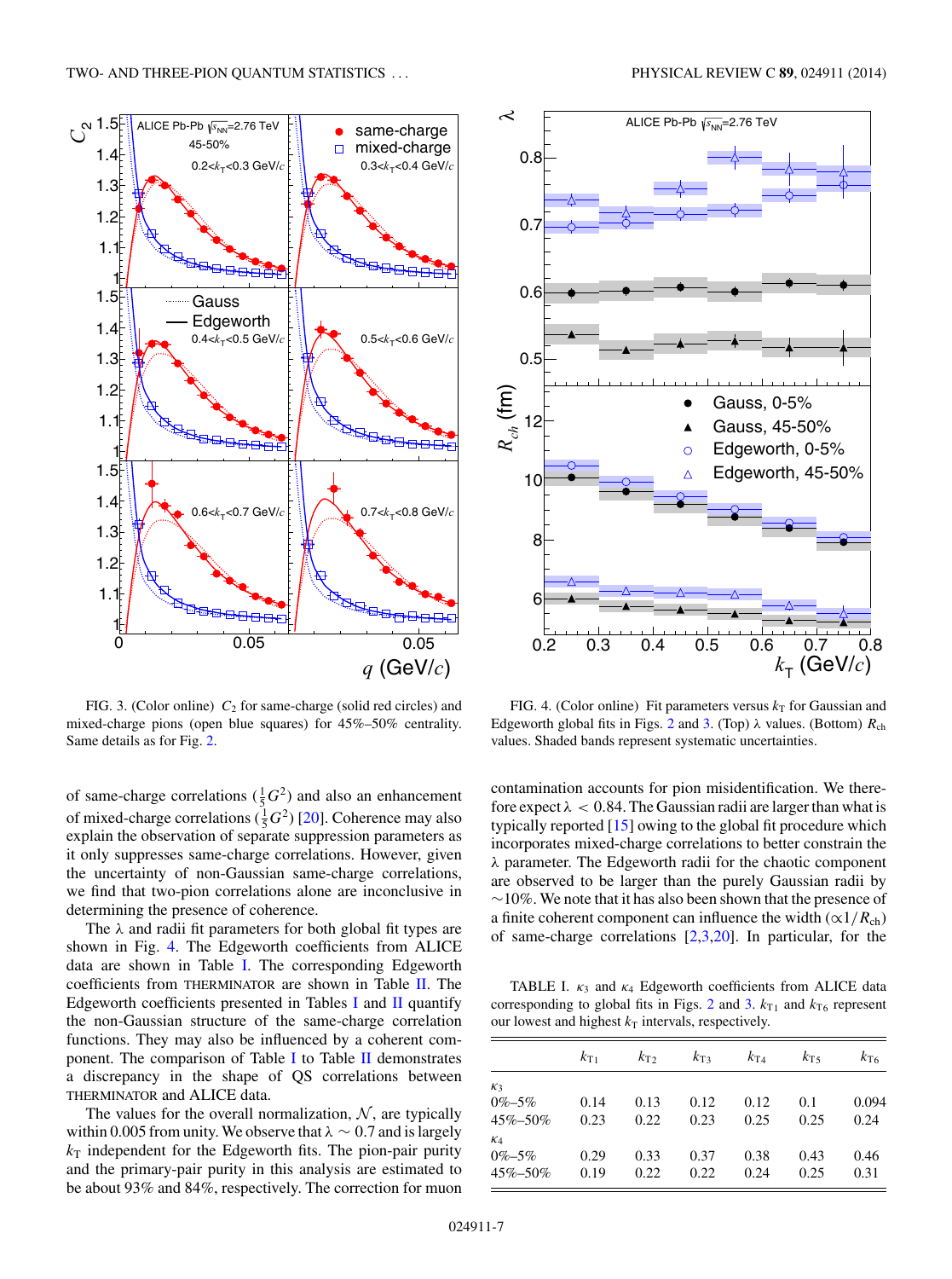<span id="page-7-0"></span>TABLE II.  $\kappa_3$  and  $\kappa_4$  Edgeworth coefficients from THERMINATOR.  $k_{\text{T1}}$  and  $k_{\text{T6}}$  represent our lowest and highest  $k_{\text{T}}$  intervals, respectively.

|               | $k_{\text{T1}}$ | $k_{\rm T2}$ | $k_{\text{T3}}$ | $k_{\text{T}_4}$ | $k_{\text{T}}$ | $k_{\text{T6}}$ |
|---------------|-----------------|--------------|-----------------|------------------|----------------|-----------------|
| $K_3$         |                 |              |                 |                  |                |                 |
| $0\% - 5\%$   | 0.18            | 0.22         | 0.27            | 0.31             | 0.35           | 0.4             |
| $45\% - 50\%$ | 0.25            | 0.27         | 0.3             | 0.34             | 0.36           | 0.42            |
| $K_4$         |                 |              |                 |                  |                |                 |
| $0\% - 5\%$   | 0.076           | 0.12         | 0.17            | 0.18             | 0.22           | 0.23            |
| $45\% - 50\%$ | 0.034           | 0.061        | 0.081           | 0.085            | 0.11           | 0.084           |

case when the radius of a coherent component is smaller than the chaotic component, same-charge correlations appear broader than expected by the chaotic component alone. This can incorrectly give the impression of a smaller chaotic source. This may also arise from a momentum dependence of a coherent component (not considered in our fits). For all cases, we observe  $R_{ch}$  to decrease with increasing  $k_T$ .

A comparison of the  $k<sub>T</sub>$  evolution of same- and mixedcharge correlations in Figs. [2](#page-5-0) and [3](#page-6-0) reveals that same-charge correlations change rapidly with increasing  $k<sub>T</sub>$  while mixedcharge correlations change very little. The widening of samecharge correlations with increasing  $k<sub>T</sub>$  is potentially caused by radial flow [\[34,35\]](#page-13-0). In an expanding source, pairs with large  $k<sub>T</sub>$  are preferentially formed from particles within the same space-time interval. Thus, larger values of  $k<sub>T</sub>$  measure smaller lengths of homogeneity. In QS correlations, this will demonstrate itself as a widening of the correlation function with increasing  $k_T$ .

Similarly, mixed-charge pairs of larger  $k<sub>T</sub>$  may also measure smaller lengths of homogeneity owing to radial flow. Mixed-charge correlation strengths may therefore increase with increasing  $k<sub>T</sub>$  because FSI correlations are larger for smaller sources. In Fig. 5 we present mixed-charge correlations in the form of a ratio,  $C_2^{+-(k_{T6})}/C_2^{+-}(k_{T1})$ , where  $k_{T6}$ and  $k_{\text{T1}}$  represent our highest (sixth) and lowest (first)  $k_{\text{T}}$ bins, respectively. Comparing the ALICE data to the diluted THERMINATOR calculation in Fig. 5, it is clear that the observed mixed-charge correlations evolve less rapidly in real data as compared to the THERMINATOR expectation. This may be caused by a discrepancy of  $\lambda$  or the freeze-out size in THERMINATOR as compared to the data. To distinguish between them, we also compare the ALICE data to the undiluted THERMINATOR calculation in Fig. 5, where only "interacting" pairs with  $r^*$  < 80 fm are used. Such a procedure can help remove the effect of the  $\lambda$  parameter from the comparison. The  $k<sub>T</sub>$  evolution of mixed-charge correlations is better described with the undiluted THERMINATOR expectation, which indicates a discrepancy of the  $k_T$  evolution of the  $\lambda$  parameter in THERMINATOR as compared to the data.

#### **B. Three pions**

We now present the three-pion same- and mixed-charge correlation functions in two  $K_{T,3} = |\mathbf{p}_{T,1} + \mathbf{p}_{T,2} + \mathbf{p}_{T,3}|/3$ bins. Two  $K_{\text{T,3}}$  intervals were chosen such that they divide the number of triplets into two roughly equal halves. The same-charge three-pion correlations in six centrality bins and



FIG. 5. (Color online) Ratio  $C_2^{+-}(k_{T6})/C_2^{+-}(k_{T1})$ , comparing mixed-charge correlations between the highest (sixth) and lowest (first)  $k_T$  bins. Open circles represent the THERMINATOR comparison using all pion pairs (diluted). Open squares represent the THERMINA-TOR calculation only using pion pairs with  $r^* < 80$  fm (undiluted). Error bars include statistical and systematic uncertainties.

two  $K_{\text{T,3}}$  bins are shown in Figs. [6](#page-8-0) and [7.](#page-8-0) Also shown are the cumulant correlation functions,  $c_3$ , for which the two-pion correlations and FSIs are removed. The dilution of correlations caused by  $\lambda < 1$  is also removed when we consider  $c_3$ . Extraction of the cumulant correlation function,  $c_3$ , requires an assumption on the  $\lambda$  parameter. We use the  $\lambda$  parameter obtained from two-pion global fits excluding coherence and incorporating an Edgeworth expansion to the full  $k_T$  range  $(0 < k<sub>T</sub> < 1.0)$ . From central to peripheral collisions,  $\lambda$  ranges from 0.65 to 0.70. In Figs. [6](#page-8-0) and [7](#page-8-0) we observe that the raw same-charge three-pion correlations are suppressed far below the expected value for fully chaotic emission  $[C_3^{\pm \pm \pm} (Q_3 =$  $0 < 6$ ] as was similarly seen for  $C_2^{\pm \pm}$ . The same-charge cumulant correlation also appears to be suppressed below its maximum  $[c_3(Q_3 = 0) < 3]$  although a reliable extrapolation to  $Q_3 = 0$  is needed to be sure.

The mixed-charge three-pion correlations and cumulant correlations in six centrality bins and two  $K_{\text{T,3}}$  bins are shown in Figs. [8](#page-9-0) and [9.](#page-9-0) For mixed-charge correlations,  $\mathbf{c}_3^{\pm\pm\mp}$ is expected to be equal to unity in the presence of only QS and FSIs. The construction of the cumulant correlation function removes FSI effects and the dilution when  $\lambda < 1$ . The mixed-charge cumulant correlation is largely consistent with unity for both  $K<sub>T,3</sub>$  bins although the positive residue for the highest  $K_{\text{T,3}}$  bin is about 2 times larger than for the lowest bin. This demonstrates the validity of asymptotic three-body FSI wave functions for Pb-Pb collisions at the LHC for  $Q_3 > 10 \text{ MeV}/c$ . We note that it may also be possible for a residue to exist for  $c_3^{\pm\pm\mp}$  with charge-constrained coherent states [\[20\]](#page-13-0). The cumulant correlation functions in Figs. [8](#page-9-0)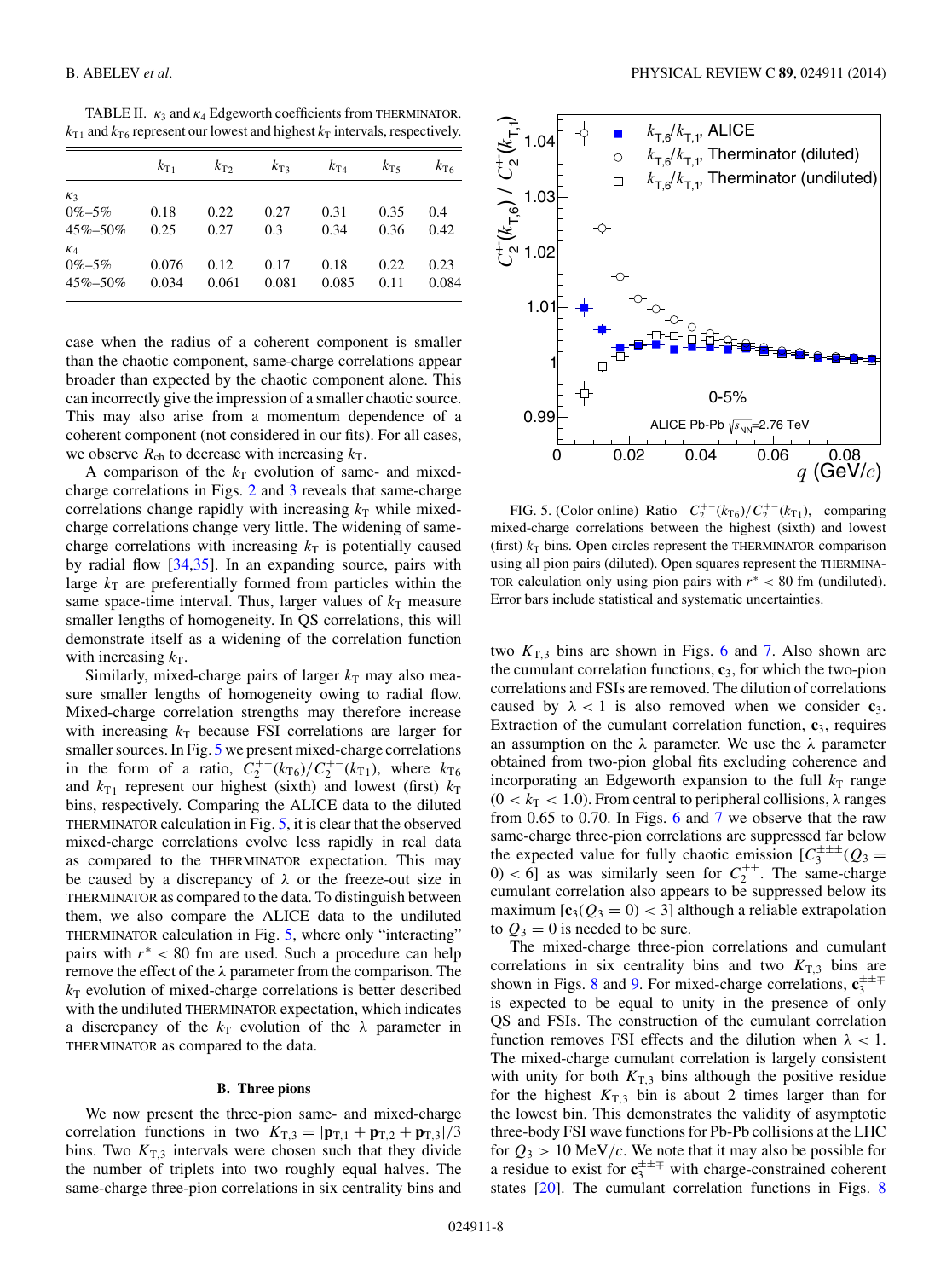<span id="page-8-0"></span>

FIG. 6. (Color online) Same-charge  $C_3$  (solid red circles) for each centrality bin for  $0.16 < K_{\text{T,3}} < 0.3$  GeV/c. Open points represent the corresponding cumulant correlation functions, **c**3. Shaded bands represent systematic uncertainties.

and [9](#page-9-0) suggest a residual correlation less than about 1.005. The removal of FSI effects is crucial for the interpretation of the intercept of  $r_3$ . The successful removal of FSI effects in the mixed-charge three-pion system is demonstrated with the cumulant correlation function in Figs. [8](#page-9-0) and [9.](#page-9-0)

The three-pion QS cumulant is compared to the two-pion QS cumulant with  $r_3$ . Unlike fits at the two-particle level alone, the intercept of  $r_3$  is more robust to non-Gaussian QS correlations. By construction,  $r_3(Q_3 = 0) = 2.0$  in the absence of coherence regardless of the shape of QS correlations [\[21\]](#page-13-0). To leading order, the relative momentum dependence of  $r_3$  was shown to be quartic in the full 6D approach [\[21\]](#page-13-0). However, owing to limited statistical precision we project  $r_3$  onto  $1DQ_3$ .

We now present  $r_3$  versus  $Q_3$  in Figs. [10](#page-10-0) and [11](#page-10-0) in six centrality bins and two  $K_{\text{T,3}}$  bins. The data are fit with a quartic and quadratic fit as shown by Eqs.  $(11)$  and  $(12)$ . The systematic uncertainties at large  $Q_3$  are typically larger than 50%, while at low  $Q_3$  they are much smaller. At low  $Q_3$ , one notices that  $r_3$  is further below the chaotic limit (2.0) in Fig. [10](#page-10-0) than in Fig. [11.](#page-10-0)



FIG. 7. (Color online) Same-charge  $C_3$  (solid red circles) for each centrality bin for  $0.3 < K_{\text{T,3}} < 1.0 \text{ GeV}/c$ . Same details as for Fig. 6.

The largest systematic uncertainty in Figs. [10](#page-10-0) and [11](#page-10-0) is attributable to the residual correlation of  $c_3^{\pm\pm\mp}$ . The systematic uncertainties are larger for the higher  $K_{\text{T,3}}$  bin owing to a larger residual correlation of  $c_3^{\pm\pm\mp}$ . The dashed black lines in Figs. [10](#page-10-0) and [11](#page-10-0) represent the systematic uncertainty owing to FSI corrections. It is estimated by the difference in  $\Omega_0$  and GRS FSI calculations as was illustrated in Fig. [1.](#page-4-0) Figure [12](#page-11-0) compares the effect of both FSI corrections on  $r_3$  and  $\mathbf{c}_3^{\pm\pm\mp}$ . From the top panel of Fig. [12](#page-11-0) we see that the  $\Omega_0$  FSI correction procedure yields an intercept closer to the chaotic limit than the GRS procedure. However, from the bottom panel of Fig. [12](#page-11-0) we see that a large unexplained residual spike remains with the  $\Omega_0$  FSI correction procedure. For this reason the GRS procedure was chosen as our standard. We have also investigated other source profile integrations where one obtains larger FSI correlations. Such variations, which bring the intercept of  $r_3$  to the chaotic limit, simultaneously cause a large overcorrection of the mixed-charge three-pion cumulant,  $c_3^{\pm \pm \mp}(Q_3 \sim 0) \sim 0.96$ .

In Fig. [13](#page-11-0) we show  $r_3$  with two different assumptions on the  $\lambda$  parameter. The default value of 0.7 is compared to 0.6 in Fig. [13.](#page-11-0) The default value was motivated by Edgeworth fits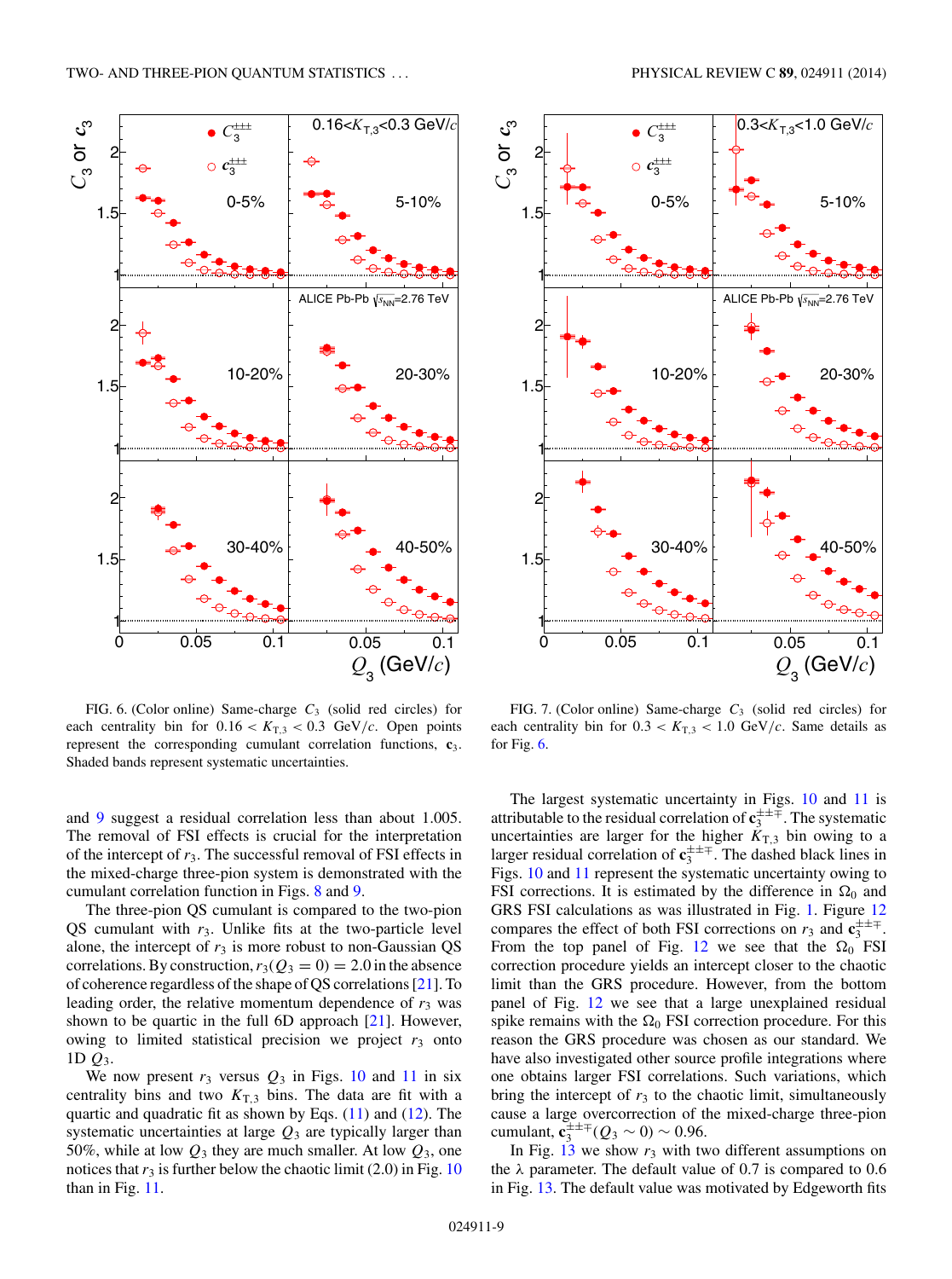<span id="page-9-0"></span>

FIG. 8. (Color online) Mixed-charge  $C_3$  (solid blue squares) for each centrality bin for  $0.16 < K_{T,3} < 0.3$  GeV/c. Open squares represent the corresponding cumulant correlation functions, **c**3. Shaded bands represent systematic uncertainties.

at the two-pion level as was shown in Fig. [4.](#page-6-0) The effect of the chosen  $\lambda$  parameter only has non-negligible effect at large  $Q_3$  and in central collisions where the cumulant correlation is small,  $c_3^{\pm \pm \pm} \sim 1.0$ .

We see that the  $Q_3$  dependence of  $r_3$  is largely uncertain for the more central collisions. This is caused by the uncertainty in isolating the three-pion QS cumulant when the cumulant correlation itself is small,  $c_3^{\pm \pm \pm} \sim 1.0$ . A quartic [Eq. [\(11\)](#page-2-0)] and quadratic [Eq.  $(12)$ ] fit are shown in Figs. [10](#page-10-0) and [11](#page-10-0) and are summarized in Tables III and [IV,](#page-10-0) respectively.

Given the large uncertainties at large  $Q_3$ ,  $r_3$  does not change significantly with centrality and is equally well described by quartic and quadratic fits. The centrality averaged fit values are also given in Tables III and [IV.](#page-10-0)

From the intercepts of  $r_3$  at  $Q_3 = 0$  presented in Tables III and  $IV$ , the corresponding coherent fractions  $(G)$  may be extracted using Eq. [\(13\)](#page-2-0). For low  $K_{\text{T,3}}$ , the centrality averaged intercepts (0%–50%) of  $r_3$  may correspond to coherent fractions of  $28\% \pm 3\%$  and  $24\% \pm 9\%$  for quartic and quadratic intercepts, respectively. For high  $K_{\text{T,3}}$ , the corresponding coherent fractions are consistent with zero for both quartic and



FIG. 9. (Color online) Mixed-charge  $C_3$  (solid blue squares) for each centrality bin for  $0.3 < K_{\text{T,3}} < 1.0 \text{ GeV}/c$ . Same details as for Fig. 8.

TABLE III. Quartic  $r_3$  fit parameters from Figs. [10](#page-10-0) and [11.](#page-10-0) The centrality averaged values are also shown. Statistical and systematic uncertainties are shown. Low  $K_{\text{T,3}}$  refers to 0.16  $K_{\text{T,3}}$  < 0.3 GeV/c. High  $K_{\text{T,3}}$  refers to 0.3 <  $K_{\text{T,3}}$  < 1.0 GeV/c.

|                       | $I \pm$ stat $\pm$ syst  | $a \times 10^3 \, (\text{GeV}/c)^{-4}$ |
|-----------------------|--------------------------|----------------------------------------|
| Low $K_{\text{T.3}}$  |                          |                                        |
| $0\% - 5\%$           | $1.84 \pm 0.01 \pm 0.03$ | $3.0 \pm 0.6 \pm 16.4$                 |
| 5%–10%                | $1.85 \pm 0.01 \pm 0.05$ | $3.4 \pm 0.7 \pm 13.0$                 |
| $10\% - 20\%$         | $1.84 \pm 0.02 \pm 0.03$ | $2.4 \pm 0.9 \pm 8.1$                  |
| $20\% - 30\%$         | $1.86 \pm 0.03 \pm 0.01$ | $4.6 \pm 1.0 \pm 3.7$                  |
| $30\% - 40\%$         | $1.82 \pm 0.04 \pm 0.03$ | $2.7 \pm 1.3 \pm 2.8$                  |
| 40%-50%               | $1.77 \pm 0.05 \pm 0.01$ | $4.8 \pm 1.6 \pm 1.1$                  |
| $0\% - 50\%$          | $1.83 \pm 0.01 \pm 0.03$ | $3.5 \pm 0.4 \pm 7.5$                  |
| High $K_{\text{T}}$ 3 |                          |                                        |
| $0\% - 5\%$           | $1.95 \pm 0.02 \pm 0.02$ | $0.5 \pm 0.7 \pm 10.1$                 |
| $5\% - 10\%$          | $1.93 \pm 0.02 \pm 0.01$ | $-1.8 \pm 0.8 \pm 8.4$                 |
| $10\% - 20\%$         | $2.06 \pm 0.03 \pm 0.07$ | $2.3 \pm 1.1 \pm 5.7$                  |
| $20\% - 30\%$         | $2.01 \pm 0.04 \pm 0.01$ | $0.0 \pm 1.3 \pm 3.0$                  |
| $30\% - 40\%$         | $2.04 \pm 0.06 \pm 0.05$ | $-0.2 \pm 1.8 \pm 3.0$                 |
| 40%-50%               | $2.04 \pm 0.09 \pm 0.04$ | $-2.6 \pm 2.4 \pm 1.4$                 |
| $0\% - 50\%$          | $2.00 \pm 0.02 \pm 0.03$ | $-0.3 \pm 0.6 \pm 5.3$                 |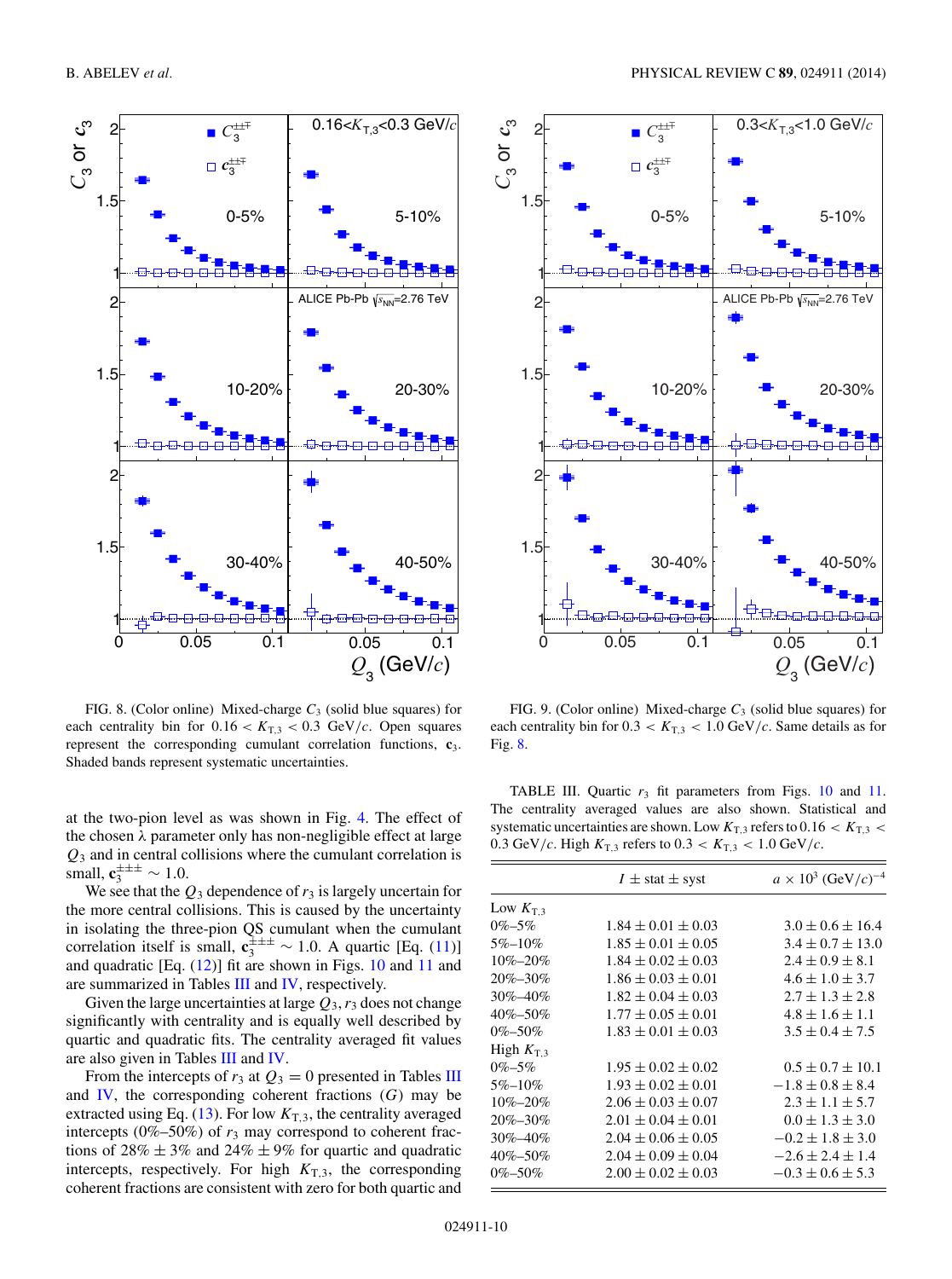<span id="page-10-0"></span>

FIG. 10. (Color online)  $r_3$  versus  $Q_3$  in six centrality bins for  $0.16 < K_{T,3} < 0.3$  GeV/c.  $r_3$  was measured in 5% centrality widths and averaged over the total bin width. The blue solid line is a quartic fit [Eq.  $(11)$ ] and the dashed black line is a quadratic fit [Eq. [\(12\)](#page-2-0)]. The chaotic upper limit  $[r_3(Q_3) = 2]$  is shown with the dashed red line. The shaded gray band represents the systematics owing to PID and momentum resolution. The shaded red band represents the uncertainties owing to the choice of  $\lambda$  and the residue of the mixed-charge cumulant correlations. The dashed line represents uncertainties on the FSI corrections.

quadratic fits. Given the systematic uncertainties at large  $Q_3$ , both quartic and quadratic fits provide a good description of  $r_3$ . We estimate the average coherent fraction at low  $K_{\text{T,3}}$  using both quartic and quadratic fits as well as their uncertainties as ( $G^{\text{quartic}} + \delta G^{\text{quartic}} + G^{\text{quadratic}} - \delta G^{\text{quadratic}}$ )/2. The average coherent fraction at low  $K_{\text{T,3}}$  is estimated to be 23%  $\pm$  8%.

As a sanity check, we also reconstructed  $r_3$  in HIJING including the simulated response of the ALICE detector. HIJING does not contain QS nor FSIs. We used a known symmetric and fully chaotic  $QS + FSI$  correlation as a pair/triplet fill weight. The same code developed for this analysis was used in this procedure. The reconstructed  $r_3$  for both  $K_{\text{T,3}}$  bins was consistent with the chaotic limit for all  $Q_3$ .



FIG. 11. (Color online)  $r_3$  versus  $Q_3$  in six centrality bins for  $0.3 < K_{\text{T,3}} < 1.0 \text{ GeV}/c$ . Same details as in Fig. 10.

TABLE IV. Quadratic  $r_3$  fit parameters from Figs. 10 and 11. The centrality averaged values are also shown. Statistical and systematic uncertainties are shown. Low  $K_{\text{T,3}}$  refers to 0.16  $K_{\text{T,3}}$  < 0.3 GeV/c. High  $K_{\text{T,3}}$  refers to 0.3 <  $K_{\text{T,3}}$  < 1.0 GeV/c.

|                      | $I \pm$ stat $\pm$ syst  | $a \times 10^{1}$ (GeV/c) <sup>-2</sup> |
|----------------------|--------------------------|-----------------------------------------|
| Low $K_{\text{T,3}}$ |                          |                                         |
| $0\% - 5\%$          | $1.85 \pm 0.02 \pm 0.11$ | $0.9 \pm 0.3 \pm 6.7$                   |
| $5\% - 10\%$         | $1.87 \pm 0.02 \pm 0.12$ | $1.6 \pm 0.4 \pm 5.8$                   |
| $10\% - 20\%$        | $1.86 \pm 0.03 \pm 0.09$ | $1.2 \pm 0.5 \pm 4.1$                   |
| $20\% - 30\%$        | $1.91 \pm 0.04 \pm 0.04$ | $2.5 \pm 0.6 \pm 1.9$                   |
| $30\% - 40\%$        | $1.86 \pm 0.05 \pm 0.07$ | $1.7 \pm 0.8 \pm 1.7$                   |
| $40\% - 50\%$        | $1.85 \pm 0.08 \pm 0.01$ | $3.2 \pm 1.0 \pm 0.7$                   |
| $0\% - 50\%$         | $1.87 \pm 0.02 \pm 0.07$ | $1.8 \pm 0.3 \pm 3.5$                   |
| High $K_{T,3}$       |                          |                                         |
| $0\% - 5\%$          | $1.95 \pm 0.03 \pm 0.06$ | $0.4 \pm 0.5 \pm 4.8$                   |
| $5\% - 10\%$         | $1.92 \pm 0.03 \pm 0.07$ | $-0.8 \pm 0.5 \pm 4.4$                  |
| $10\% - 20\%$        | $2.11 \pm 0.05 \pm 0.12$ | $2.0 \pm 0.7 \pm 3.5$                   |
| $20\% - 30\%$        | $2.01 \pm 0.07 \pm 0.05$ | $0.1 \pm 0.9 \pm 1.9$                   |
| $30\% - 40\%$        | $2.08 \pm 0.09 \pm 0.13$ | $0.6 \pm 1.3 \pm 2.4$                   |
| 40%–50%              | $1.97 \pm 0.15 \pm 0.07$ | $-2.2 \pm 1.9 \pm 1.1$                  |
| $0\% - 50\%$         | $2.01 \pm 0.03 \pm 0.08$ | $0.0 \pm 0.5 \pm 3.0$                   |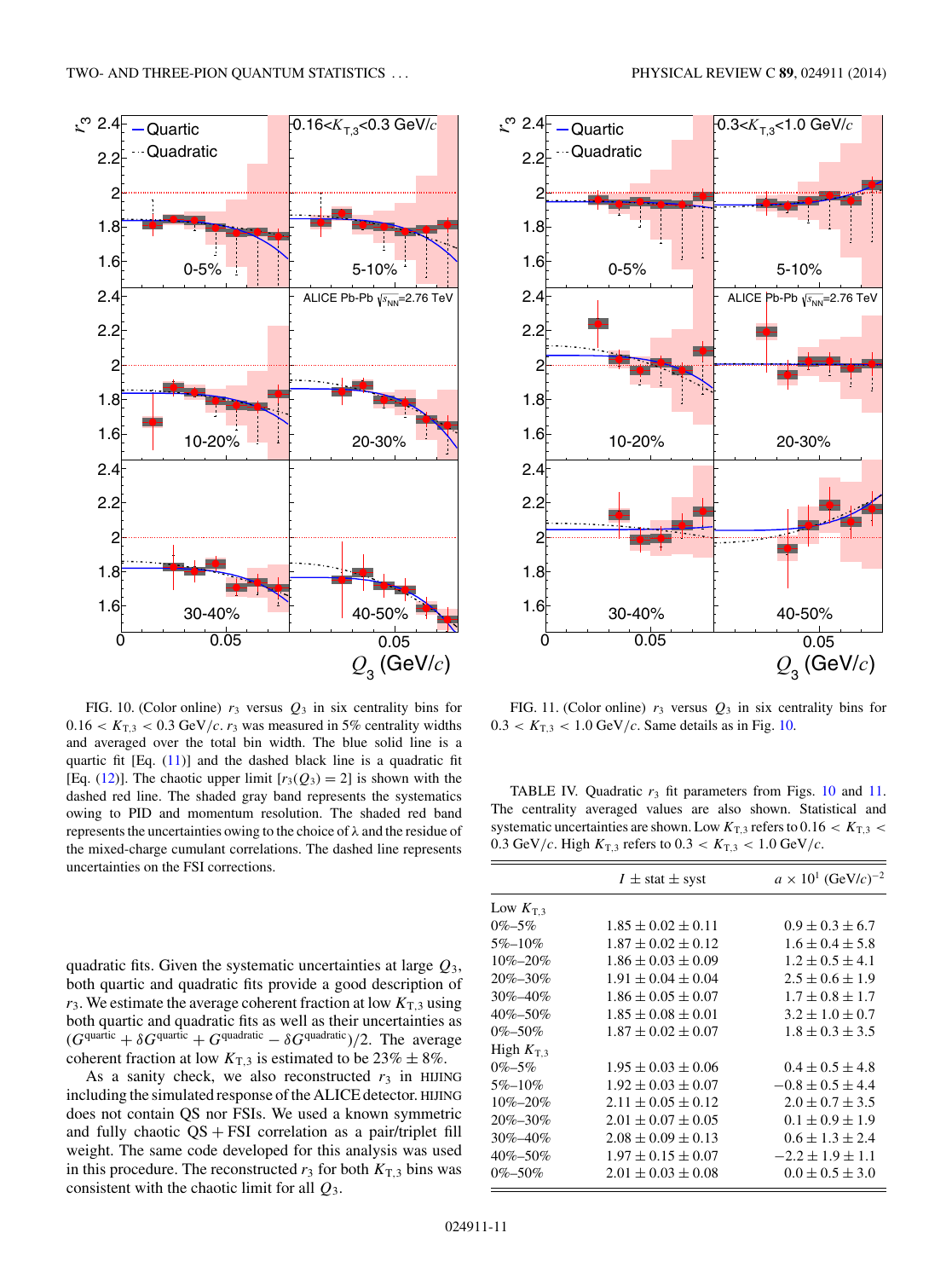<span id="page-11-0"></span>

FIG. 12. (Color online) In the top panel,  $r_3$  versus  $Q_3$  is shown with GRS and  $\Omega_0$  FSI corrections. In the bottom panel,  $\mathbf{c}_3^{\pm\pm\mp}$ versus  $Q_3$  is shown with both FSI corrections. The centrality and  $K_{\text{T,3}}$  interval is 5%–10% centrality and 0.16 <  $K_{\text{T,3}}$  < 0.3 GeV/c, respectively. Only statistical errors are shown for clarity.

## **IX. CONCLUSIONS**

Two- and three-pion quantum statistical correlations in Pb-Pb collisions at  $\sqrt{s_{NN}} = 2.76$  TeV have been presented. Same-charge as well as mixed-charge combinations were shown for both two- and three-pion correlations. While samecharge correlations uniquely display the effect of quantum interference, mixed-charge correlations provide an important constraint on the  $\lambda$  parameter and FSI corrections in this analysis.

At the two-pion level, we find that while same-charge correlations change rapidly with  $k<sub>T</sub>$ , mixed-charge correlations change very little. A comparison of mixed-charge correlations to THERMINATOR suggests that the  $\lambda$  parameter changes very little with  $k_T$ . Global fits to same- and mixed-charge correlations at the two-pion level alone are inconclusive in determining the presence of coherence owing to the unknown non-Gaussian features of the same-charge correlation function.

Three-pion mixed-charge correlations are very well described by the combination of QS and FSI correlations. While the mixed-charge three-pion cumulant correlation is largely



FIG. 13. (Color online)  $r_3$  versus  $Q_3$  is shown with two different assumptions on the  $\lambda$  parameter for 5%–10% centrality and for  $0.16 < K_{\text{T,3}} < 0.3$  GeV/c. Only statistical errors are shown for clarity.

consistent with unity, the same-charge three-pion cumulant shows a significant QS correlation.

The comparison of the three-pion cumulant to the two-pion cumulant is measured with  $r_3$ . Unlike fits at the two-pion level alone, the intercept of  $r_3$  is more robust to non-Gaussian Bose-Einstein correlations. We find a clear suppression of  $r_3$ below the chaotic limit for low  $K_{\text{T,3}}$  while being much more consistent with the chaotic limit for high  $K_{\text{T,3}}$ . Incomplete FSI removal, momentum resolution correction, and pion misidentification can also cause an apparent suppression of  $r_3$ . However, the  $K_{\text{T,3}}$  dependencies of the  $r_3$  intercepts go in the opposite direction than would be expected from such effects .

Given the large uncertainties at large  $Q_3$ ,  $r_3$  does not change significantly with centrality. For low triplet momentum, the centrality averaged intercepts of  $r_3$  may correspond to a coherent fraction of 23%  $\pm$  8%. For high triplet momentum the intercepts of  $r_3$  yield a coherent fraction consistent with zero.

The suppression of three-pion as compared to two-pion Bose-Einstein correlations as measured by  $r_3$  seems to suggest a finite coherent component to pion production in heavy-ion collisions. It is significant at low triplet momentum while vanishing for high triplet momentum. This observation is qualitatively consistent with the formation of a Bose-Einstein condensate which is expected to radiate coherently at low momentum. More experimental and theoretical work is needed to rule out alternative explanations. Other measurements such as the single-pion spectra should provide additional information on this subject. We also note that the ALICE single-pion spectra indicate a small excess of pion production as compared to several hydrodynamic calculations for  $p_T$  < 0.4 GeV/c [\[36\]](#page-13-0). The mean  $p<sub>T</sub>$  of pions for low  $Q<sub>3</sub>$  in our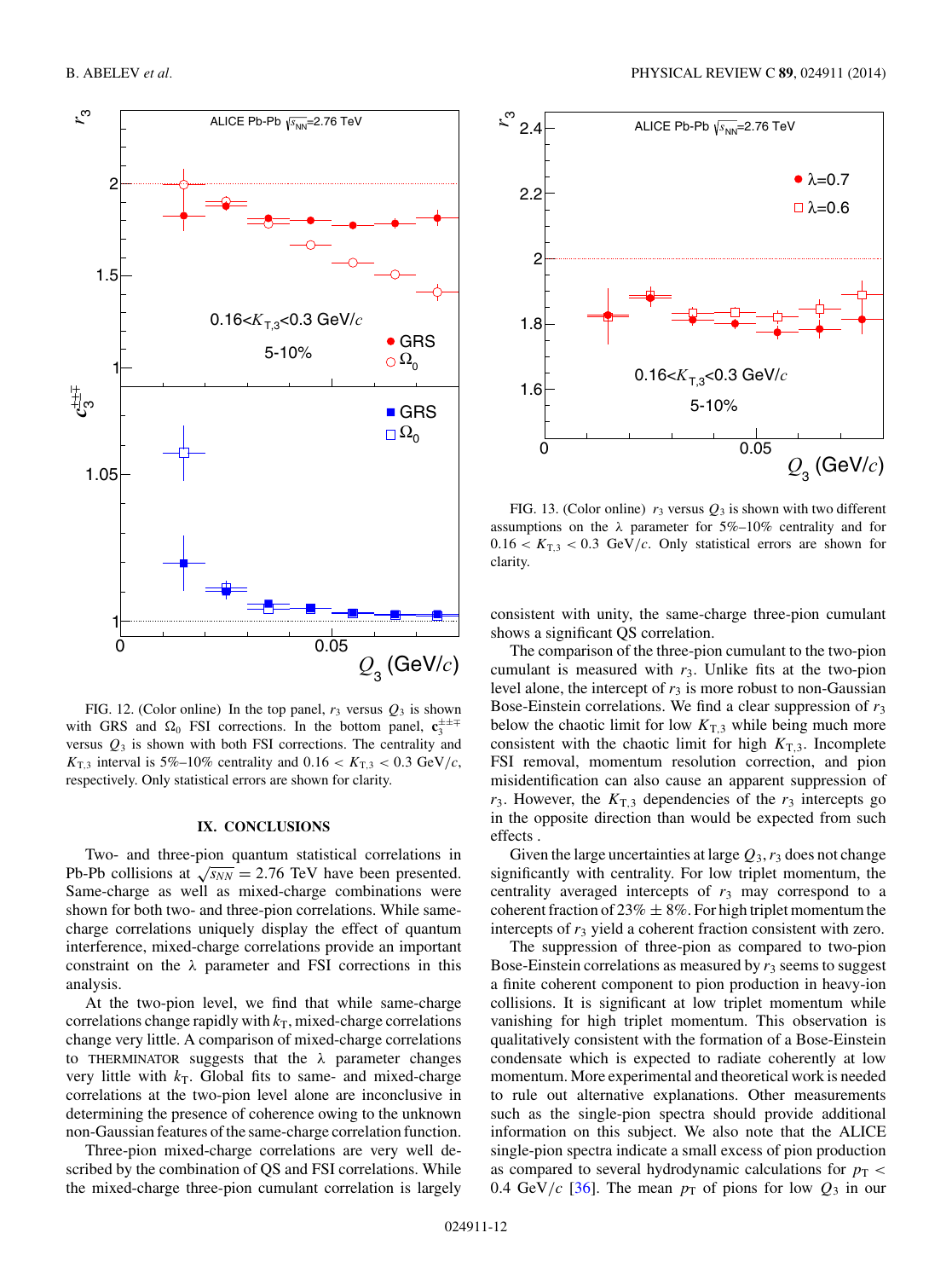lowest and highest  $K_{\text{T,3}}$  bin is about 0.24 and 0.38 GeV/c, respectively. The excess in the single-pion spectra may be related to the coherent fractions extracted in this analysis.

## **ACKNOWLEDGMENTS**

We would like to thank Richard Lednický, Ulrich Heinz, Tamás Csörgő, Máté Csanád, and Yuri Sinyukov for numerous helpful discussions. The ALICE collaboration would like to thank all its engineers and technicians for their invaluable contributions to the construction of the experiment and the CERN accelerator teams for the outstanding performance of the LHC complex. The ALICE collaboration gratefully acknowledges the resources and support provided by all Grid centers and the Worldwide LHC Computing Grid (WLCG) collaboration. The ALICE collaboration acknowledges the following funding agencies for their support in building and running the ALICE detector: State Committee of Science, World Federation of Scientists (WFS), and Swiss Fonds Kidagan, Armenia, Conselho Nacional de Desenvolvimento Científico e Tecnológico (CNPq), Financiadora de Estudos e Projetos (FINEP), Fundação de Amparo à Pesquisa do Estado de São Paulo (FAPESP); National Natural Science Foundation of China (NSFC), the Chinese Ministry of Education (CMOE), and the Ministry of Science and Technology of China (MSTC); Ministry of Education and Youth of the Czech Republic; Danish Natural Science Research Council, the Carlsberg Foundation, and the Danish National Research Foundation; The European Research Council under the European Community's Seventh Framework Programme; Helsinki Institute of Physics and the Academy of Finland; French Grant No. CNRS-IN2P3, the "Region Pays de Loire," "Region Alsace," "Region Auvergne," and CEA, France; German BMBF and the Helmholtz Association; General Secretariat for Research and Technology, Ministry of Development, Greece; Hungarian OTKA and National Office for Research and Technology (NKTH); Department of Atomic Energy and Department of Science and Technology of the Government of India; Istituto Nazionale di Fisica Nucleare (INFN) and Centro Fermi-Museo Storico della Fisica e Centro Studi e Ricerche "Enrico Fermi," Italy; MEXT Grant-in-Aid for Specially Promoted Research, Japan; Joint Institute for Nuclear Research, Dubna; National Research Foundation of Korea (NRF); CONACYT, DGAPA, México; ALFA-EC and the EPLANET Program (European Particle Physics Latin American Network) Stichting voor Fundamenteel Onderzoek der Materie (FOM) and the Nederlandse Organisatie voor Wetenschappelijk Onderzoek (NWO), Netherlands; Research Council of Norway (NFR); Polish Ministry of Science and Higher Education and National Science Centre, Poland; Ministry of National Education/Institute for Atomic Physics and CNCS-UEFISCDI, Romania; Ministry of Education and Science of Russian Federation, Russian Academy of Sciences, Russian Federal Agency of Atomic Energy, Russian Federal Agency for Science and Innovations, and The Russian Foundation for Basic Research; Ministry of Education of Slovakia; Department of Science and Technology, South Africa; CIEMAT, EELA, Ministerio de Economía y Competitividad (MINECO) of Spain; Xunta de Galicia (Consellería de Educación), CEADEN, Cubaenergía,

Cuba; IAEA (International Atomic Energy Agency); Swedish Research Council (VR) and Knut & Alice Wallenberg Foundation (KAW); Ukraine Ministry of Education and Science; United Kingdom Science and Technology Facilities Council (STFC); The United States Department of Energy, the United States National Science Foundation, the State of Texas, and the State of Ohio.

# **APPENDIX:** RELATION OF  $N_3$  TO  $N_3^{\text{QS}}$

The measurement of the true three-pion correlation is more involved when the "dilution" parameter,  $\lambda$ , is less than unity. In the core/halo picture [\[37\]](#page-13-0), the effective intercept parameter is given by  $\lambda_*$  which represents the fraction of pairs interacting at low relative momentum via  $QS + FSS$  above the resolvable threshold  $q_{min}$ . Here,  $\lambda$  includes the additional dilution caused by secondary contamination and pion mis-identification. The probability of choosing N particles from the interacting core is  $\lambda^{N/2}$ . In general,  $\lambda$  is less than unity. This means that despite measuring three pions from the same event, there will be a fraction of triplets which do not represent a true three-particle interaction. These feed-up contributions must be removed. In general, the measured three-particle distribution will take on the form

$$
N_3(p_1, p_2, p_3)
$$
  
=  $f'_1 N_1(p_1) N_1(p_2) N_1(p_3) + f'_2 [N_2^{\text{true}}(p_1, p_2) N_1(p_3)$   
+  $N_2^{\text{true}}(p_3, p_1) N_1(p_2) + N_2^{\text{true}}(p_2, p_3) N_1(p_1)]$   
+  $f'_3 N_3^{\text{true}}(p_1, p_2, p_3)$ , (A1)

where  $f'_1, f'_2, f'_3$  represent the fraction of triplets for which none interact, two interact, and all three interact, respectively. The probability that all three are from the noninteracting halo is then  $(1 - \lambda^{1/2})^3$ . The probability that only one is from the interacting core is  $3\lambda^{1/2} (1 - \lambda^{1/2})^2$ . Therefore,

$$
f_1' = (1 - \lambda^{1/2})^3 + 3\lambda^{1/2}(1 - \lambda^{1/2})^2.
$$
 (A2)

The probability that two are from the interacting core is  $\lambda(1 - \lambda^{1/2})$ . Therefore,

$$
f_2' = \lambda (1 - \lambda^{1/2}).
$$
 (A3)

Finally, the probability that all three are from the interacting core is  $\lambda^{3/2}$ . Therefore,

$$
f_3' = \lambda^{3/2}.\tag{A4}
$$

Now we can write the equation expressing the triplet distribution in terms of the true distributions:

$$
N_3(p_1, p_2, p_3)
$$
  
=  $[(1 - \lambda^{1/2})^3 + 3\lambda^{1/2}(1 - \lambda^{1/2})^2]N_1(p_1)N_1(p_2)N_1(p_3)$   
+  $\lambda(1 - \lambda^{1/2})[N_2^{\text{true}}(p_1, p_2)N_1(p_3)$   
+  $N_2^{\text{true}}(p_3, p_1)N_1(p_2) + N_2^{\text{true}}(p_2, p_3)N_1(p_1)]$   
+  $\lambda^{3/2}N_3^{\text{true}}(p_1, p_2, p_3).$  (A5)

 $N_2^{\text{true}}$  is related to the measured  $N_2$  through Eq. [\(2\)](#page-1-0) with  $\mathcal{N} = 1$ . Finally, we assume a factorization of the three-pion FSI correlation,  $K_3$ , from the QS correlation. We can now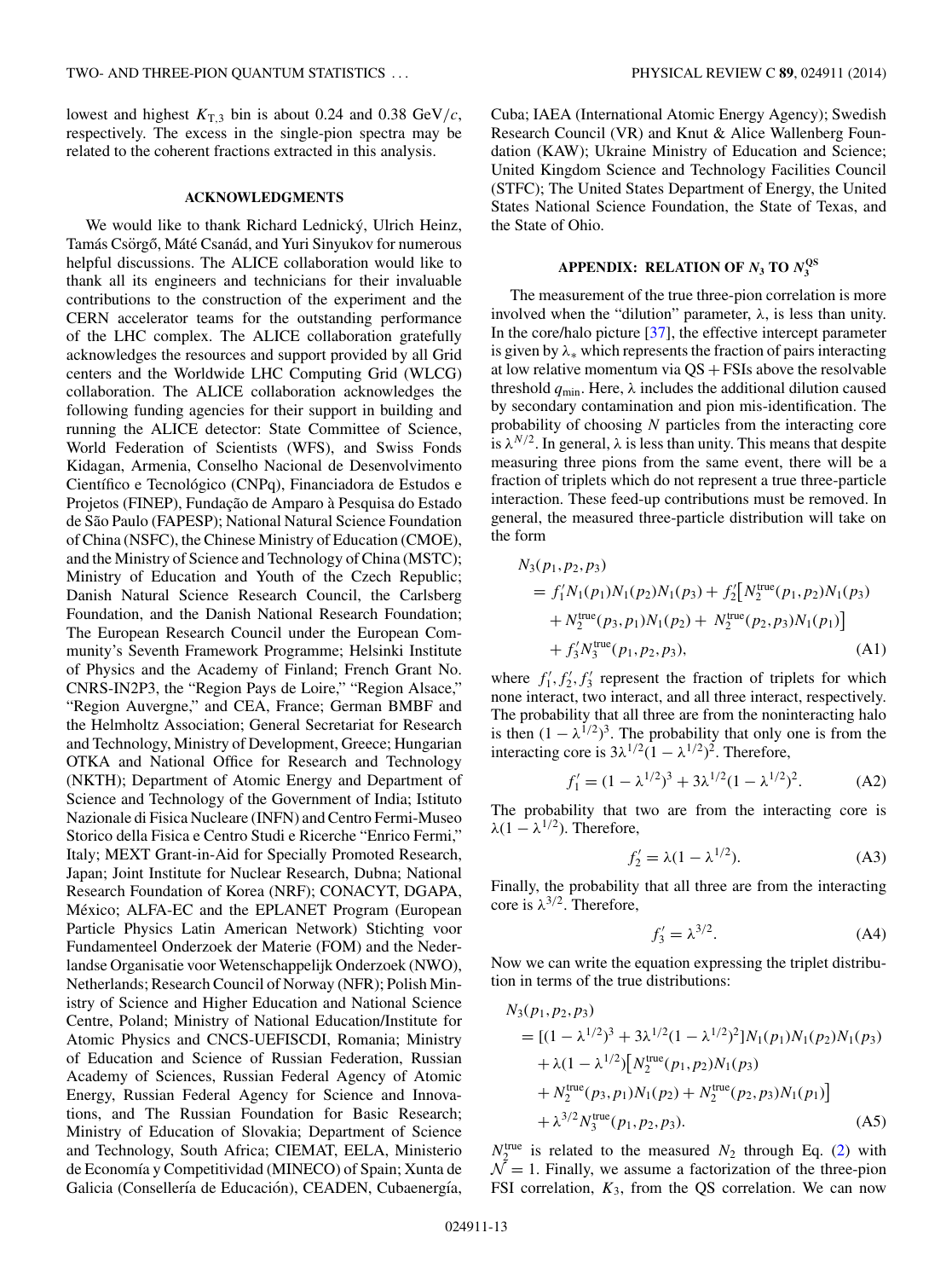<span id="page-13-0"></span>form a relation between the QS three-pion distribution and the measured distributions:

$$
N_3(p_1, p_2, p_3) = [(1 - \lambda^{1/2})^3 + 3\lambda^{1/2}(1 - \lambda^{1/2})^2 - 3(1 - \lambda^{1/2})(1 - \lambda)]N_1(p_1)N_1(p_2)N_1(p_3)
$$

- [1] G. Goldhaber, S. Goldhaber, W. Y. Lee, and A. Pais, *[Phys. Rev.](http://dx.doi.org/10.1103/PhysRev.120.300)* **[120](http://dx.doi.org/10.1103/PhysRev.120.300)**, [300](http://dx.doi.org/10.1103/PhysRev.120.300) [\(1960\)](http://dx.doi.org/10.1103/PhysRev.120.300).
- [2] G. N. Fowler and R. M. Weiner, [Phys. Rev. D](http://dx.doi.org/10.1103/PhysRevD.17.3118) **[17](http://dx.doi.org/10.1103/PhysRevD.17.3118)**, [3118](http://dx.doi.org/10.1103/PhysRevD.17.3118) [\(1978\)](http://dx.doi.org/10.1103/PhysRevD.17.3118).
- [3] M. Gyulassy, S. K. Kauffmann, and L. W. Wilson, *[Phys. Rev. C](http://dx.doi.org/10.1103/PhysRevC.20.2267)* **[20](http://dx.doi.org/10.1103/PhysRevC.20.2267)**, [2267](http://dx.doi.org/10.1103/PhysRevC.20.2267) [\(1979\)](http://dx.doi.org/10.1103/PhysRevC.20.2267).
- [4] G. N. Fowler, N. Stelte, and R. M. Weiner, [Nucl. Phys. A](http://dx.doi.org/10.1016/0375-9474(79)90519-0) **[319](http://dx.doi.org/10.1016/0375-9474(79)90519-0)**, [349](http://dx.doi.org/10.1016/0375-9474(79)90519-0) [\(1979\)](http://dx.doi.org/10.1016/0375-9474(79)90519-0).
- [5] J. D. Bjorken, K. L. Kowalski, and C. C. Taylor, SLAC-PUB-6109, 1993.
- [6] L. McLerran and R. Venugopalan, [Phys. Rev. D](http://dx.doi.org/10.1103/PhysRevD.49.3352) **[49](http://dx.doi.org/10.1103/PhysRevD.49.3352)**, [3352](http://dx.doi.org/10.1103/PhysRevD.49.3352) [\(1994\)](http://dx.doi.org/10.1103/PhysRevD.49.3352); ,**[49](http://dx.doi.org/10.1103/PhysRevD.49.2233)**, [2233](http://dx.doi.org/10.1103/PhysRevD.49.2233) [\(1994\)](http://dx.doi.org/10.1103/PhysRevD.49.2233).
- [7] J. P. Blaizot *et al.*, [Nucl. Phys. A](http://dx.doi.org/10.1016/j.nuclphysa.2011.10.005) **[873](http://dx.doi.org/10.1016/j.nuclphysa.2011.10.005)**, [68](http://dx.doi.org/10.1016/j.nuclphysa.2011.10.005) [\(2012\)](http://dx.doi.org/10.1016/j.nuclphysa.2011.10.005).
- [8] H. Boggild *et al.* (NA44 Collaboration), [Phys. Lett. B](http://dx.doi.org/10.1016/S0370-2693(99)00402-5) **[455](http://dx.doi.org/10.1016/S0370-2693(99)00402-5)**, [77](http://dx.doi.org/10.1016/S0370-2693(99)00402-5) [\(1999\)](http://dx.doi.org/10.1016/S0370-2693(99)00402-5); I. G. Bearden *et al.* (NA44 Collaboration), *[ibid.](http://dx.doi.org/10.1016/S0370-2693(01)00978-9)* **[517](http://dx.doi.org/10.1016/S0370-2693(01)00978-9)**, [25](http://dx.doi.org/10.1016/S0370-2693(01)00978-9) [\(2001\)](http://dx.doi.org/10.1016/S0370-2693(01)00978-9).
- [9] M. M. Aggarwal *et al.* (WA98 Collaboration), [Phys. Rev. Lett.](http://dx.doi.org/10.1103/PhysRevLett.85.2895) **[85](http://dx.doi.org/10.1103/PhysRevLett.85.2895)**, [2895](http://dx.doi.org/10.1103/PhysRevLett.85.2895) [\(2000\)](http://dx.doi.org/10.1103/PhysRevLett.85.2895).
- [10] J. Adams *et al.* (STAR Collaboration), [Phys. Rev. Lett.](http://dx.doi.org/10.1103/PhysRevLett.91.262301) **[91](http://dx.doi.org/10.1103/PhysRevLett.91.262301)**, [262301](http://dx.doi.org/10.1103/PhysRevLett.91.262301) [\(2003\)](http://dx.doi.org/10.1103/PhysRevLett.91.262301).
- [11] K. Aamodt *et al.* (ALICE Collaboration), JINST **3**, S08002 (2008).
- [12] B. Abelev *et al.*(ALICE Collaboration), [Phys. Rev. C](http://dx.doi.org/10.1103/PhysRevC.88.044909)**[88](http://dx.doi.org/10.1103/PhysRevC.88.044909)**, [044909](http://dx.doi.org/10.1103/PhysRevC.88.044909) [\(2013\)](http://dx.doi.org/10.1103/PhysRevC.88.044909).
- [13] K. Aamodt *et al.* (ALICE Collaboration), [Phys. Rev. Lett.](http://dx.doi.org/10.1103/PhysRevLett.105.252301) **[105](http://dx.doi.org/10.1103/PhysRevLett.105.252301)**, [252301](http://dx.doi.org/10.1103/PhysRevLett.105.252301) [\(2010\)](http://dx.doi.org/10.1103/PhysRevLett.105.252301).
- [14] J. Alme et al. (ALICE Collaboration), [Nucl. Instrum. Meth. A](http://dx.doi.org/10.1016/j.nima.2010.04.042) **[622](http://dx.doi.org/10.1016/j.nima.2010.04.042)**, [316](http://dx.doi.org/10.1016/j.nima.2010.04.042) [\(2010\)](http://dx.doi.org/10.1016/j.nima.2010.04.042).
- [15] K. Aamodt *et al.* (ALICE Collaboration), [Phys. Lett. B](http://dx.doi.org/10.1016/j.physletb.2010.12.053) **[696](http://dx.doi.org/10.1016/j.physletb.2010.12.053)**, [328](http://dx.doi.org/10.1016/j.physletb.2010.12.053) [\(2011\)](http://dx.doi.org/10.1016/j.physletb.2010.12.053).
- [16] J. Adams *et al.* (STAR Collaboration), [Phys. Rev. C](http://dx.doi.org/10.1103/PhysRevC.71.044906) **[71](http://dx.doi.org/10.1103/PhysRevC.71.044906)**, [044906](http://dx.doi.org/10.1103/PhysRevC.71.044906) [\(2005\)](http://dx.doi.org/10.1103/PhysRevC.71.044906).

+
$$
(1 - \lambda^{1/2})[N_2(p_1, p_2)N_1(p_3)
$$
  
+ $N_2(p_3, p_1)N_1(p_2) + N_2(p_2, p_3)N_1(p_1)]$   
+ $\lambda^{3/2} K_3 N_3^{OS}(p_1, p_2, p_3).$  (A6)

- [17] M. G. Bowler, [Phys. Lett. B.](http://dx.doi.org/10.1016/0370-2693(91)91541-3) **[270](http://dx.doi.org/10.1016/0370-2693(91)91541-3)**, [69](http://dx.doi.org/10.1016/0370-2693(91)91541-3) [\(1991\)](http://dx.doi.org/10.1016/0370-2693(91)91541-3).
- [18] Yu. M. Sinyukov *et al.*, [Phys. Lett. B](http://dx.doi.org/10.1016/S0370-2693(98)00653-4) **[432](http://dx.doi.org/10.1016/S0370-2693(98)00653-4)**, [249](http://dx.doi.org/10.1016/S0370-2693(98)00653-4) [\(1998\)](http://dx.doi.org/10.1016/S0370-2693(98)00653-4).
- [19] T. Csorgo and S. Hegyi, [Phys. Lett. B](http://dx.doi.org/10.1016/S0370-2693(00)00935-7) **[489](http://dx.doi.org/10.1016/S0370-2693(00)00935-7)**, [15](http://dx.doi.org/10.1016/S0370-2693(00)00935-7) [\(2000\)](http://dx.doi.org/10.1016/S0370-2693(00)00935-7).
- [20] S. V. Akkelin, R. Lednicky, and Yu. M. Sinyukov, *[Phys. Rev. C](http://dx.doi.org/10.1103/PhysRevC.65.064904)* **[65](http://dx.doi.org/10.1103/PhysRevC.65.064904)**, [064904](http://dx.doi.org/10.1103/PhysRevC.65.064904) [\(2002\)](http://dx.doi.org/10.1103/PhysRevC.65.064904).
- [21] U. Heinz and Q. H. Zhang, [Phys. Rev. C](http://dx.doi.org/10.1103/PhysRevC.56.426) **[56](http://dx.doi.org/10.1103/PhysRevC.56.426)**, [426](http://dx.doi.org/10.1103/PhysRevC.56.426) [\(1997\)](http://dx.doi.org/10.1103/PhysRevC.56.426).
- [22] U. Heinz and A. Sugarbaker, [Phys. Rev. C](http://dx.doi.org/10.1103/PhysRevC.70.054908) **[70](http://dx.doi.org/10.1103/PhysRevC.70.054908)**, [054908](http://dx.doi.org/10.1103/PhysRevC.70.054908) [\(2004\)](http://dx.doi.org/10.1103/PhysRevC.70.054908).
- [23] J. C. Botke, D. J. Scalapino, and R. L. Sugar, [Phys. Rev. D](http://dx.doi.org/10.1103/PhysRevD.9.813) **[9](http://dx.doi.org/10.1103/PhysRevD.9.813)**, [813](http://dx.doi.org/10.1103/PhysRevD.9.813) [\(1974\)](http://dx.doi.org/10.1103/PhysRevD.9.813).
- [24] M. Biyajima, A. Ohsawa, N. Suzuki, and I. V. Andreev, [Phys. Rev. C](http://dx.doi.org/10.1103/PhysRevC.58.2316) **[58](http://dx.doi.org/10.1103/PhysRevC.58.2316)**, [2316](http://dx.doi.org/10.1103/PhysRevC.58.2316) [\(1998\)](http://dx.doi.org/10.1103/PhysRevC.58.2316).
- [25] R. J. Glauber, *[Phys. Rev.](http://dx.doi.org/10.1103/PhysRev.130.2529)* [130](http://dx.doi.org/10.1103/PhysRev.130.2529), [2529](http://dx.doi.org/10.1103/PhysRev.130.2529) [\(1963\)](http://dx.doi.org/10.1103/PhysRev.131.2766); [131](http://dx.doi.org/10.1103/PhysRev.131.2766), [2766](http://dx.doi.org/10.1103/PhysRev.131.2766) (1963).
- [26] R. Lednicky, [Phys. Part. Nucl.](http://dx.doi.org/10.1134/S1063779609030034) **[40](http://dx.doi.org/10.1134/S1063779609030034)**, [307](http://dx.doi.org/10.1134/S1063779609030034) [\(2009\)](http://dx.doi.org/10.1134/S1063779609030034).
- [27] [A. Kisiel, T. Taluc, W. Broniowski, and W. Florkowski,](http://dx.doi.org/10.1016/j.cpc.2005.11.010) Comput. Phys. Commun. **[174](http://dx.doi.org/10.1016/j.cpc.2005.11.010)**, [669](http://dx.doi.org/10.1016/j.cpc.2005.11.010) [\(2006\)](http://dx.doi.org/10.1016/j.cpc.2005.11.010).
- [28] P. Bozek, [Phys. Rev. C](http://dx.doi.org/10.1103/PhysRevC.77.034911) **[77](http://dx.doi.org/10.1103/PhysRevC.77.034911)**, [034911](http://dx.doi.org/10.1103/PhysRevC.77.034911) [\(2008\)](http://dx.doi.org/10.1103/PhysRevC.77.034911).
- [29] E. O. Alt and A. M. Mukhamedzhanov, [Phys. Rev. A](http://dx.doi.org/10.1103/PhysRevA.47.2004) **[47](http://dx.doi.org/10.1103/PhysRevA.47.2004)**, [2004](http://dx.doi.org/10.1103/PhysRevA.47.2004) [\(1993\)](http://dx.doi.org/10.1103/PhysRevA.47.2004).
- [30] E. O. Alt *et al.*, [Phys. Lett. B](http://dx.doi.org/10.1016/S0370-2693(99)00588-2) **[458](http://dx.doi.org/10.1016/S0370-2693(99)00588-2)**, [407](http://dx.doi.org/10.1016/S0370-2693(99)00588-2) [\(1999\)](http://dx.doi.org/10.1016/S0370-2693(99)00588-2).
- [31] Y. M. Liu, D. Beavis, S. Y. Chu, S. Y. Fung, D. Keane, G. Van Dalen, and M. Vient, [Phys. Rev. C](http://dx.doi.org/10.1103/PhysRevC.34.1667) **[34](http://dx.doi.org/10.1103/PhysRevC.34.1667)**, [1667](http://dx.doi.org/10.1103/PhysRevC.34.1667) [\(1986\)](http://dx.doi.org/10.1103/PhysRevC.34.1667).
- [32] M. Gyulassy and X. N. Wang, [Comput. Phys. Commun.](http://dx.doi.org/10.1016/0010-4655(94)90057-4) **[83](http://dx.doi.org/10.1016/0010-4655(94)90057-4)**, [307](http://dx.doi.org/10.1016/0010-4655(94)90057-4) [\(1994\)](http://dx.doi.org/10.1016/0010-4655(94)90057-4); X. N. Wang and M. Gyulassy, [Phys. Rev. D](http://dx.doi.org/10.1103/PhysRevD.44.3501) **[44](http://dx.doi.org/10.1103/PhysRevD.44.3501)**, [3501](http://dx.doi.org/10.1103/PhysRevD.44.3501) [\(1991\)](http://dx.doi.org/10.1103/PhysRevD.44.3501).
- [33] K. Aamodt *et al.* (ALICE Collaboration), [Phys. Rev. D](http://dx.doi.org/10.1103/PhysRevD.84.112004) **[84](http://dx.doi.org/10.1103/PhysRevD.84.112004)**, [112004](http://dx.doi.org/10.1103/PhysRevD.84.112004) [\(2011\)](http://dx.doi.org/10.1103/PhysRevD.84.112004).
- [34] S. Pratt, [Phys. Rev. Lett.](http://dx.doi.org/10.1103/PhysRevLett.53.1219) **[53](http://dx.doi.org/10.1103/PhysRevLett.53.1219)**, [1219](http://dx.doi.org/10.1103/PhysRevLett.53.1219) [\(1984\)](http://dx.doi.org/10.1103/PhysRevLett.53.1219).
- [35] A. N. Makhlin and Y. M. Sinyukov, [Z. Phys. C](http://dx.doi.org/10.1007/BF01560393) **[39](http://dx.doi.org/10.1007/BF01560393)**, [69](http://dx.doi.org/10.1007/BF01560393) [\(1988\)](http://dx.doi.org/10.1007/BF01560393).
- [36] B. Abelev *et al.*(ALICE Collaboration), [Phys. Rev. C](http://dx.doi.org/10.1103/PhysRevC.88.044910)**[88](http://dx.doi.org/10.1103/PhysRevC.88.044910)**, [044910](http://dx.doi.org/10.1103/PhysRevC.88.044910) [\(2013\)](http://dx.doi.org/10.1103/PhysRevC.88.044910).
- [37] T. Csorgo, B. Lorstad, and J. Zimanyi, Z. Phys. C **71**, 491 (1996).

B. Abelev,<sup>1</sup> J. Adam,<sup>2</sup> D. Adamová,<sup>[3](#page-15-0)</sup> M. M. Aggarwal,<sup>[4](#page-15-0)</sup> G. Aglieri Rinella,<sup>[5](#page-15-0)</sup> M. Agnello,<sup>[6,7](#page-15-0)</sup> A. G. Agocs,<sup>[8](#page-15-0)</sup> A. Agostinelli,<sup>9</sup> N. Agrawal,<sup>10</sup> Z. Ahammed,<sup>11</sup> N. Ahmad,<sup>[12](#page-16-0)</sup> A. Ahmad Masoodi,<sup>12</sup> I. Ahmed,<sup>[13](#page-16-0)</sup> S. U. Ahn,<sup>14</sup> S. A. Ahn,<sup>14</sup> I. Aimo,<sup>6,7</sup> S. Aiola,<sup>[15](#page-16-0)</sup> M. Ajaz,<sup>[13](#page-16-0)</sup> A. Akindinov,<sup>[16](#page-16-0)</sup> D. Aleksandrov,<sup>[17](#page-16-0)</sup> B. Alessandro,<sup>7</sup> D. Alexandre,<sup>[18](#page-16-0)</sup> A. Alici,<sup>[19,20](#page-16-0)</sup> A. Alkin,<sup>[21](#page-16-0)</sup> J. Alme,<sup>22</sup>

- T. Alt,<sup>[23](#page-16-0)</sup> V. Altini,<sup>24</sup> S. Altinpinar,<sup>[25](#page-16-0)</sup> I. Altsybeev,<sup>[26](#page-16-0)</sup> C. Alves Garcia Prado,<sup>[27](#page-16-0)</sup> C. Andrei,<sup>[28](#page-16-0)</sup> A. Andronic,<sup>[29](#page-16-0)</sup> V. Anguelov,<sup>[30](#page-16-0)</sup> J. Anielski,<sup>[31](#page-16-0)</sup> T. Antičić,<sup>[32](#page-16-0)</sup> F. Antinori,<sup>33</sup> P. Antonioli,<sup>[20](#page-16-0)</sup> L. Aphecetche,<sup>34</sup> H. Appelshäuser,<sup>[35](#page-16-0)</sup> N. Arbor,<sup>[36](#page-16-0)</sup> S. Arcelli,<sup>[9](#page-15-0)</sup>
- N. Armesto,<sup>[37](#page-16-0)</sup> R. Arnaldi,<sup>[7](#page-15-0)</sup> T. Aronsson,<sup>[15](#page-16-0)</sup> I. C. Arsene,<sup>[29,38](#page-16-0)</sup> M. Arslandok,<sup>[35](#page-16-0)</sup> A. Augustinus,<sup>5</sup> R. Averbeck,<sup>[29](#page-16-0)</sup> T. C. Awes,<sup>[39](#page-16-0)</sup> M. D. Azmi, <sup>12, 40</sup> M. Bach, <sup>[23](#page-16-0)</sup> A. Badalà, <sup>[41](#page-16-0)</sup> Y. W. Baek, <sup>42, 43</sup> S. Bagnasco,<sup>7</sup> R. Bailhache, <sup>[35](#page-16-0)</sup> V. Bairathi, <sup>[44](#page-16-0)</sup> R. Bala, <sup>[45](#page-16-0)</sup>

- A. Baldisseri,<sup>[46](#page-16-0)</sup> F. Baltasar Dos Santos Pedrosa,<sup>5</sup> J. Bán,<sup>[47](#page-16-0)</sup> R. C. Baral,<sup>[48](#page-16-0)</sup> R. Barbera,<sup>[49](#page-16-0)</sup> F. Barile,<sup>[24](#page-16-0)</sup> G. G. Barnaföldi,<sup>[8](#page-15-0)</sup> L. S. Barnby,<sup>[18](#page-16-0)</sup> V. Barret,<sup>[43](#page-16-0)</sup> J. Bartke,<sup>50</sup> M. Basile,<sup>[9](#page-15-0)</sup> N. Bastid,<sup>43</sup> S. Basu,<sup>[11](#page-16-0)</sup> B. Bathen,<sup>[31](#page-16-0)</sup> G. Batigne,<sup>[34](#page-16-0)</sup> B. Batyunya,<sup>[51](#page-16-0)</sup>
- P. C. Batzing,<sup>[38](#page-16-0)</sup> C. Baumann,<sup>[35](#page-16-0)</sup> I. G. Bearden,<sup>52</sup> H. Beck,<sup>35</sup> C. Bedda,<sup>[6](#page-15-0)</sup> N. K. Behera,<sup>[10](#page-16-0)</sup> I. Belikov,<sup>53</sup> F. Bellini,<sup>9</sup> R. Bellwied,<sup>[54](#page-16-0)</sup>
- E. Belmont-Moreno,<sup>[55](#page-16-0)</sup> G. Bencedi, <sup>[8](#page-15-0)</sup> S. Beole, <sup>[56](#page-16-0)</sup> I. Berceanu, <sup>[28](#page-16-0)</sup> A. Bercuci, <sup>28</sup> Y. Berdnikov, <sup>[57,58](#page-16-0)</sup> D. Berenyi, <sup>8</sup> M. E. Berger, <sup>59</sup>
- A. A. E. Bergognon,<sup>34</sup> R. A. Bertens,<sup>60</sup> D. Berzano,<sup>[56](#page-16-0)</sup> L. Betev,<sup>5</sup> A. Bhasin,<sup>[45](#page-16-0)</sup> A. K. Bhati,<sup>4</sup> B. Bhattacharjee,<sup>61</sup> J. Bhom,<sup>62</sup>
- L. Bianchi,<sup>56</sup> N. Bianchi,<sup>[63](#page-16-0)</sup> C. Bianchin,<sup>[60](#page-16-0)</sup> J. Bielčík,<sup>[2](#page-15-0)</sup> J. Bielčíková,<sup>[3](#page-15-0)</sup> A. Bilandzic,<sup>[52](#page-16-0)</sup> S. Bjelogrlic,<sup>60</sup> F. Blanco,<sup>[64](#page-16-0)</sup> D. Blau,<sup>[17](#page-16-0)</sup>
- C. Blume, <sup>[35](#page-16-0)</sup> F. Bock, <sup>[30,65](#page-16-0)</sup> F. V. Boehmer, <sup>[59](#page-16-0)</sup> A. Bogdanov, <sup>[66](#page-17-0)</sup> H. Bøggild, <sup>[52](#page-16-0)</sup> M. Bogolyubsky, <sup>67</sup> L. Boldizsár, <sup>[8](#page-15-0)</sup> M. Bombara, <sup>68</sup>
- J. Book,<sup>35</sup> H. Borel,<sup>[46](#page-16-0)</sup> A. Borissov,<sup>[69,70](#page-17-0)</sup> J. Bornschein,<sup>23</sup> F. Bossú,<sup>[71](#page-17-0)</sup> M. Botje,<sup>[72](#page-17-0)</sup> E. Botta,<sup>[56](#page-16-0)</sup> S. Böttger,<sup>[73](#page-17-0)</sup> P. Braun-Munzinger,<sup>[29](#page-16-0)</sup>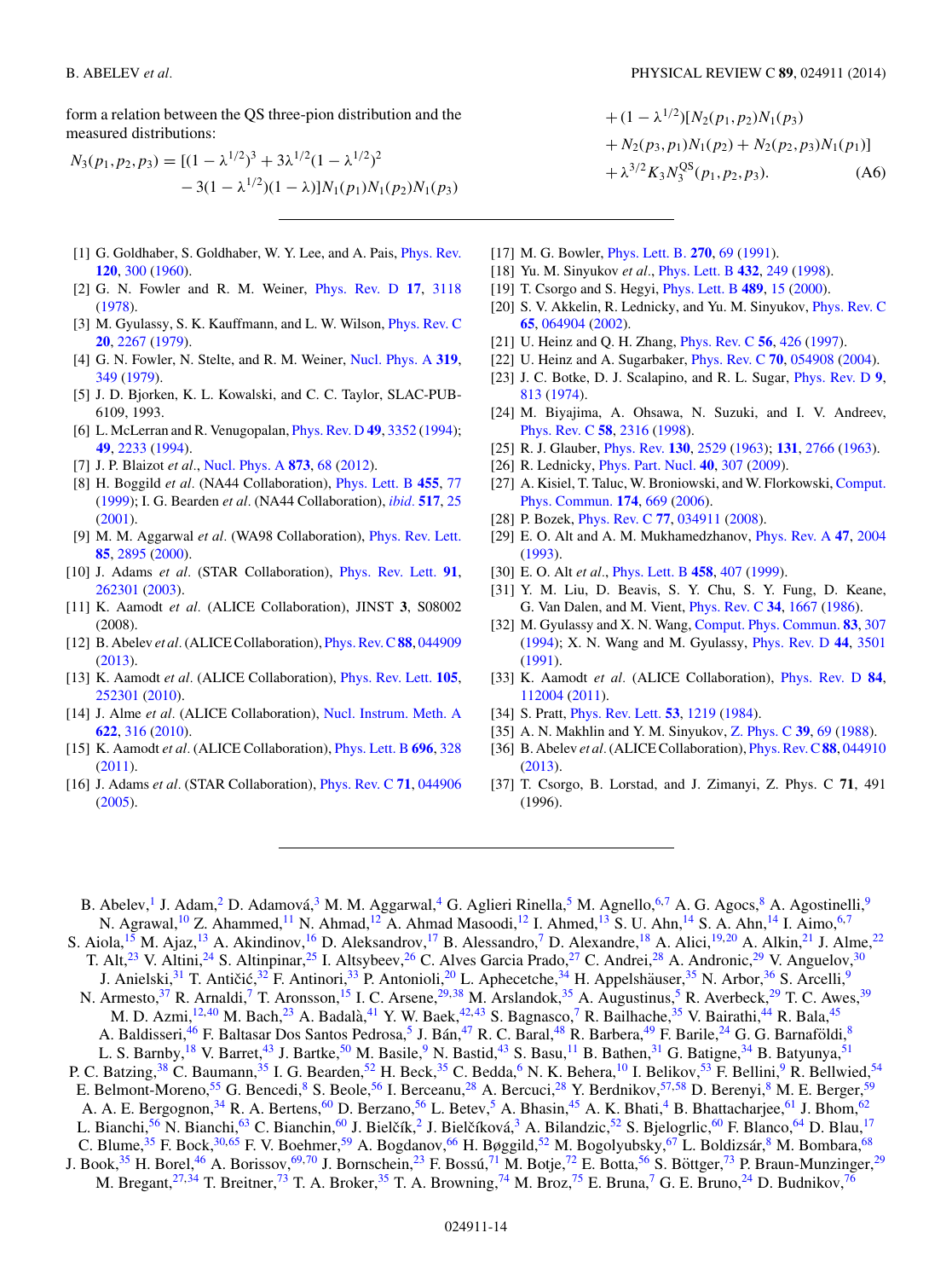H. Buesching,<sup>35</sup> S. Bufalino,<sup>[7](#page-15-0)</sup> P. Buncic,<sup>[5](#page-15-0)</sup> O. Busch,<sup>30</sup> Z. Buthelezi,<sup>[71](#page-17-0)</sup> D. Caffarri,<sup>[77](#page-17-0)</sup> X. Cai,<sup>78</sup> H. Caines,<sup>[15](#page-16-0)</sup> A. Caliva,<sup>60</sup> E. Calvo Villar,<sup>79</sup> P. Camerini,<sup>[80](#page-17-0)</sup> V. Canoa Roman,<sup>[5](#page-15-0)</sup> F. Carena,<sup>5</sup> W. Carena,<sup>5</sup> F. Carminati,<sup>5</sup> A. Casanova Díaz,<sup>[63](#page-16-0)</sup> J. Castillo Castellanos, <sup>[46](#page-16-0)</sup> E. A. R. Casula, <sup>[81](#page-17-0)</sup> V. Catanescu, <sup>[28](#page-16-0)</sup> C. Cavicchioli, <sup>[5](#page-15-0)</sup> C. Ceballos Sanchez, <sup>82</sup> J. Cepila, <sup>2</sup> P. Cerello,<sup>[7](#page-15-0)</sup> B. Chang, <sup>[83](#page-17-0)</sup> S. Chapeland,<sup>5</sup> J. L. Charvet, <sup>46</sup> S. Chattopadhyay, <sup>11</sup> S. Chattopadhyay, <sup>84</sup> M. Cherney, <sup>[85](#page-17-0)</sup> C. Cheshkov, <sup>[86](#page-17-0)</sup> B. Cheynis, <sup>86</sup> V. Chibante Barroso,<sup>5</sup> D. D. Chinellato, <sup>[54,](#page-16-0)[87](#page-17-0)</sup> P. Chochula, 5 M. Chojnacki, <sup>52</sup> S. Choudhury, <sup>11</sup> P. Christakoglou, <sup>[72](#page-17-0)</sup> C. H. Christensen,<sup>[52](#page-16-0)</sup> P. Christiansen,<sup>[88](#page-17-0)</sup> T. Chujo,<sup>[62](#page-16-0)</sup> S. U. Chung,<sup>[69](#page-17-0)</sup> C. Cicalo,<sup>[89](#page-17-0)</sup> L. Cifarelli,<sup>[9,](#page-15-0)[19](#page-16-0)</sup> F. Cindolo,<sup>[20](#page-16-0)</sup> J. Cleymans,<sup>40</sup> F. Colamaria,<sup>[24](#page-16-0)</sup> D. Colella,<sup>24</sup> A. Collu,<sup>[81](#page-17-0)</sup> M. Colocci,<sup>[9](#page-15-0)</sup> G. Conesa Balbastre,<sup>36</sup> Z. Conesa del Valle,<sup>5,[90](#page-17-0)</sup> M. E. Connors,<sup>15</sup> G. Contin, <sup>[80](#page-17-0)</sup> J. G. Contreras, <sup>91</sup> T. M. Cormier, <sup>[39](#page-16-0)[,70](#page-17-0)</sup> Y. Corrales Morales, <sup>[56](#page-16-0)</sup> P. Cortese, <sup>[92](#page-17-0)</sup> I. Cortés Maldonado, <sup>[93](#page-17-0)</sup> M. R. Cosentino,<sup>[27,65](#page-16-0)</sup> F. Costa,<sup>[5](#page-15-0)</sup> P. Crochet,<sup>[43](#page-16-0)</sup> R. Cruz Albino,<sup>[91](#page-17-0)</sup> E. Cuautle,<sup>94</sup> L. Cunqueiro,<sup>5,[63](#page-16-0)</sup> A. Dainese,<sup>[33](#page-16-0)</sup> R. Dang,<sup>78</sup> A. Danu,<sup>[95](#page-17-0)</sup> D. Das,<sup>84</sup> I. Das,<sup>90</sup> K. Das,<sup>84</sup> S. Das,<sup>96</sup> A. Dash,<sup>[87](#page-17-0)</sup> S. Dash,<sup>[10](#page-16-0)</sup> S. De,<sup>[11](#page-16-0)</sup> H. Delagrange,<sup>[34,](#page-16-0)[\\*](#page-0-0)</sup> A. Deloff,<sup>[97](#page-17-0)</sup> E. Dénes,<sup>[8](#page-15-0)</sup> G. D'Erasmo,<sup>[24](#page-16-0)</sup> G. O. V. de Barros,<sup>[27](#page-16-0)</sup> A. De Caro,<sup>[19,](#page-16-0)[98](#page-17-0)</sup> G. de Cataldo,<sup>[99](#page-17-0)</sup> J. de Cuveland,<sup>23</sup> A. De Falco,<sup>[81](#page-17-0)</sup> D. De Gruttola,<sup>19,98</sup> N. De Marco,<sup>[7](#page-15-0)</sup> S. De Pasquale,<sup>[98](#page-17-0)</sup> R. de Rooij,<sup>[60](#page-16-0)</sup> M. A. Diaz Corchero,<sup>[64](#page-16-0)</sup> T. Dietel,<sup>[31,40](#page-16-0)</sup> R. Divià,<sup>[5](#page-15-0)</sup> D. Di Bari,<sup>[24](#page-16-0)</sup> S. Di Liberto,<sup>[100](#page-17-0)</sup> A. Di Mauro,<sup>[5](#page-15-0)</sup> P. Di Nezza,<sup>63</sup> Ø. Djuvsland,<sup>[25](#page-16-0)</sup> A. Dobrin,<sup>[60,](#page-16-0)[70](#page-17-0)</sup> T. Dobrowolski,<sup>97</sup> D. Domenicis Gimenez,<sup>27</sup> B. Dönigus,<sup>[35](#page-16-0)</sup> O. Dordic,<sup>[38](#page-16-0)</sup> S. Dorheim,<sup>[59](#page-16-0)</sup> A. K. Dubey,<sup>[11](#page-16-0)</sup> A. Dubla,<sup>[60](#page-16-0)</sup> L. Ducroux,<sup>[86](#page-17-0)</sup> P. Dupieux,<sup>[43](#page-16-0)</sup> A. K. Dutta Majumdar,<sup>84</sup> D. Elia,<sup>[99](#page-17-0)</sup> H. Engel,<sup>73</sup> B. Erazmus,<sup>[5,](#page-15-0)[34](#page-16-0)</sup> H. A. Erdal,<sup>22</sup> D. Eschweiler,<sup>[23](#page-16-0)</sup> B. Espagnon,<sup>[90](#page-17-0)</sup> M. Estienne,<sup>34</sup> S. Esumi,<sup>[62](#page-16-0)</sup> D. Evans,<sup>[18](#page-16-0)</sup> S. Evdokimov, <sup>[67](#page-17-0)</sup> G. Eyyubova, <sup>38</sup> D. Fabris, <sup>[33](#page-16-0)</sup> J. Faivre, <sup>36</sup> D. Falchieri, <sup>[9](#page-15-0)</sup> A. Fantoni, <sup>[63](#page-16-0)</sup> M. Fasel, <sup>[30](#page-16-0)</sup> D. Fehlker, <sup>25</sup> L. Feldkamp, <sup>[31](#page-16-0)</sup> D. Felea, <sup>[95](#page-17-0)</sup> A. Feliciello,<sup>[7](#page-15-0)</sup> G. Feofilov, <sup>[26](#page-16-0)</sup> J. Ferencei, <sup>3</sup> A. Fernández Téllez, <sup>[93](#page-17-0)</sup> E. G. Ferreiro, <sup>[37](#page-16-0)</sup> A. Ferretti, <sup>[56](#page-16-0)</sup> A. Festanti, <sup>[77](#page-17-0)</sup> J. Figiel,<sup>50</sup> M. A. S. Figueredo,<sup>[27,](#page-16-0)[101](#page-17-0)</sup> S. Filchagin,<sup>[76](#page-17-0)</sup> D. Finogeev,<sup>[102](#page-17-0)</sup> F. M. Fionda,<sup>[24](#page-16-0)</sup> E. M. Fiore,<sup>24</sup> E. Floratos,<sup>[103](#page-17-0)</sup> M. Floris,<sup>[5](#page-15-0)</sup> S. Foertsch,<sup>[71](#page-17-0)</sup> P. Foka,<sup>[29](#page-16-0)</sup> S. Fokin,<sup>[17](#page-16-0)</sup> E. Fragiacomo,<sup>[104](#page-17-0)</sup> A. Francescon,<sup>[5,](#page-15-0)[77](#page-17-0)</sup> U. Frankenfeld,<sup>29</sup> U. Fuchs,<sup>5</sup> C. Furget,<sup>[36](#page-16-0)</sup> M. Fusco Girard,<sup>[98](#page-17-0)</sup> J. J. Gaardhøje,<sup>52</sup> M. Gagliardi,<sup>[56](#page-16-0)</sup> M. Gallio,<sup>56</sup> D. R. Gangadharan,<sup>65,[105](#page-17-0)</sup> P. Ganoti,<sup>39,[103](#page-17-0)</sup> C. Garabatos,<sup>[29](#page-16-0)</sup> E. Garcia-Solis,<sup>[106](#page-17-0)</sup> C. Gargiulo,<sup>[5](#page-15-0)</sup> I. Garishvili,<sup>1</sup> J. Gerhard,<sup>[23](#page-16-0)</sup> M. Germain,<sup>[34](#page-16-0)</sup> A. Gheata,<sup>5</sup> M. Gheata,<sup>5[,95](#page-17-0)</sup> B. Ghidini,<sup>24</sup> P. Ghosh,<sup>[11](#page-16-0)</sup> S. K. Ghosh,<sup>[96](#page-17-0)</sup> P. Gianotti,<sup>63</sup> P. Giubellino,<sup>[5](#page-15-0)</sup> E. Gladysz-Dziadus,<sup>[50](#page-16-0)</sup> P. Glässel,<sup>[30](#page-16-0)</sup> R. Gomez,<sup>91</sup> P. González-Zamora,<sup>[64](#page-16-0)</sup> S. Gorbunov,<sup>[23](#page-16-0)</sup> L. Görlich,<sup>[50](#page-16-0)</sup> S. Gotovac,<sup>107</sup> L. K. Graczykowski,<sup>[108](#page-17-0)</sup> R. Grajcarek,<sup>[30](#page-16-0)</sup> A. Grelli,<sup>[60](#page-16-0)</sup> A. Grigoras,<sup>[5](#page-15-0)</sup> C. Grigoras,<sup>5</sup> V. Grigoriev,<sup>[66](#page-17-0)</sup> A. Grigoryan,<sup>[109](#page-17-0)</sup> S. Grigoryan,<sup>[51](#page-16-0)</sup> B. Grinyov,<sup>[21](#page-16-0)</sup> N. Grion,<sup>[104](#page-17-0)</sup> J. F. Grosse-Oetringhaus,<sup>5</sup> J.-Y. Grossiord,<sup>[86](#page-17-0)</sup> R. Grosso,<sup>[5](#page-15-0)</sup> F. Guber,<sup>[102](#page-17-0)</sup> R. Guernane,<sup>[36](#page-16-0)</sup> B. Guerzoni,<sup>9</sup> M. Guilbaud,<sup>86</sup> K. Gulbrandsen,<sup>[52](#page-16-0)</sup> H. Gulkanyan,<sup>[109](#page-17-0)</sup> T. Gunji,<sup>[110](#page-17-0)</sup> A. Gupta,<sup>[45](#page-16-0)</sup> R. Gupta,<sup>45</sup> K. H. Khan,<sup>[13](#page-16-0)</sup> R. Haake,<sup>[31](#page-16-0)</sup> Ø. Haaland,<sup>[25](#page-16-0)</sup> C. Hadjidakis,<sup>90</sup> M. Haiduc,<sup>95</sup> H. Hamagaki,<sup>110</sup> G. Hamar,<sup>8</sup> L. D. Hanratty,<sup>[18](#page-16-0)</sup> A. Hansen,<sup>52</sup> J. W. Harris,<sup>15</sup> H. Hartmann,<sup>[23](#page-16-0)</sup> A. Harton, <sup>[106](#page-17-0)</sup> D. Hatzifotiadou, <sup>[20](#page-16-0)</sup> S. Hayashi, <sup>[110](#page-17-0)</sup> A. Hayrapetyan, <sup>[5,](#page-15-0) [109](#page-17-0)</sup> S. T. Heckel, <sup>[35](#page-16-0)</sup> M. Heide, <sup>[31](#page-16-0)</sup> H. Helstrup, <sup>[22](#page-16-0)</sup> A. Herghelegiu,<sup>28</sup> G. Herrera Corral,<sup>[91](#page-17-0)</sup> B. A. Hess,<sup>111</sup> K. F. Hetland,<sup>[22](#page-16-0)</sup> B. Hicks,<sup>[15](#page-16-0)</sup> B. Hippolyte,<sup>[53](#page-16-0)</sup> J. Hladky,<sup>112</sup> P. Hristov,<sup>[5](#page-15-0)</sup> M. Ilkang,<sup>25</sup> T. J. Humanic,<sup>105</sup> D. Hutter,<sup>23</sup> D. S. Hwang,<sup>113</sup> J.-C. Ianig M. Huang,<sup>25</sup> T. J. Humanic,<sup>105</sup> D. Hutter,<sup>23</sup> D. S. Hwang,<sup>113</sup> J.-C. Ianigro,<sup>[86](#page-17-0)</sup> R. Ilkaev,<sup>[76](#page-17-0)</sup> I. Ilkiv,<sup>[97](#page-17-0)</sup> M. Inaba,<sup>62</sup> E. Incani,<sup>[81](#page-17-0)</sup> G. M. Innocenti,<sup>[56](#page-16-0)</sup> C. Ionita,<sup>[5](#page-15-0)</sup> M. Ippolitov,<sup>[17](#page-16-0)</sup> M. Irfan,<sup>[12](#page-16-0)</sup> M. Ivanov,<sup>[29](#page-16-0)</sup> V. Ivanov,<sup>[57](#page-16-0)</sup> O. Ivanytskyi,<sup>21</sup> A. Jachołkowski,<sup>49</sup> C. Jahnke,  $^{27}$  $^{27}$  $^{27}$  H. J. Jang,  $^{14}$  M. A. Janik,  $^{108}$  $^{108}$  $^{108}$  P. H. S. Y. Jayarathna,  $^{54}$  S. Jena,  $^{10,54}$  $^{10,54}$  $^{10,54}$  R. T. Jimenez Bustamante,  $^{94}$  $^{94}$  $^{94}$  P. G. Jones,  $^{18}$ H. Jung,<sup>[42](#page-16-0)</sup> A. Jusko,<sup>[18](#page-16-0)</sup> S. Kalcher,<sup>[23](#page-16-0)</sup> P. Kalinak,<sup>[47](#page-16-0)</sup> A. Kalweit,<sup>[5](#page-15-0)</sup> J. Kamin,<sup>[35](#page-16-0)</sup> J. H. Kang,<sup>[114](#page-17-0)</sup> V. Kaplin,<sup>[66](#page-17-0)</sup> S. Kar,<sup>11</sup> A. Karasu Uysal,<sup>115</sup> O. Karavichev,<sup>[102](#page-17-0)</sup> T. Karavicheva,<sup>102</sup> E. Karpechev,<sup>102</sup> U. Kebschull,<sup>73</sup> R. Keidel,<sup>[116](#page-17-0)</sup> B. Ketzer,<sup>[59,](#page-16-0)[117](#page-17-0)</sup> M. Mohisin. Khan, <sup>[12,](#page-16-0)[118](#page-17-0)</sup> P. Khan, <sup>[84](#page-17-0)</sup> S. A. Khan, <sup>11</sup> A. Khanzadeev, <sup>[57](#page-16-0)</sup> Y. Kharlov, <sup>67</sup> B. Kileng, <sup>[22](#page-16-0)</sup> B. Kim, <sup>[114](#page-17-0)</sup> D. W. Kim, <sup>14, 42</sup> D. J. Kim, <sup>[83](#page-17-0)</sup> J. S. Kim, <sup>[42](#page-16-0)</sup> M. Kim, <sup>42</sup> M. Kim, <sup>[114](#page-17-0)</sup> S. Kim, <sup>[113](#page-17-0)</sup> T. Kim, <sup>114</sup> S. Kirsch, <sup>[23](#page-16-0)</sup> I. Kisel, <sup>23</sup> S. Kiselev, <sup>[16](#page-16-0)</sup> A. Kisiel, <sup>[108](#page-17-0)</sup> G. Kiss,<sup>[8](#page-15-0)</sup> J. L. Klay,<sup>119</sup> J. Klein,<sup>30</sup> C. Klein-Bösing,<sup>[31](#page-16-0)</sup> A. Kluge,<sup>[5](#page-15-0)</sup> M. L. Knichel,<sup>[29](#page-16-0)</sup> A. G. Knospe,<sup>120</sup> C. Kobdaj,<sup>[5,](#page-15-0)[121](#page-17-0)</sup> M. K. Köhler,<sup>[29](#page-16-0)</sup> T. Kollegger,<sup>23</sup> A. Kolojvari,<sup>[26](#page-16-0)</sup> V. Kondratiev,<sup>26</sup> N. Kondratyeva,<sup>66</sup> A. Konevskikh,<sup>[102](#page-17-0)</sup> V. Kovalenko,<sup>26</sup> M. Kowalski,<sup>[50](#page-16-0)</sup> S. Kox,<sup>[36](#page-16-0)</sup> G. Koyithatta Meethaleveedu,<sup>[10](#page-16-0)</sup> J. Kral,<sup>[83](#page-17-0)</sup> I. Králik,<sup>[47](#page-16-0)</sup> F. Kramer,<sup>[35](#page-16-0)</sup> A. Kravčáková,<sup>[68](#page-17-0)</sup> M. Krelina,<sup>[2](#page-15-0)</sup> M. Kretz,<sup>[23](#page-16-0)</sup> M. Krivda,<sup>[18,47](#page-16-0)</sup> F. Krizek,<sup>[3,](#page-15-0)[122](#page-17-0)</sup> M. Krus,<sup>[2](#page-15-0)</sup> E. Kryshen,<sup>[5,](#page-15-0)[57](#page-16-0)</sup> M. Krzewicki,<sup>[29](#page-16-0)</sup> V. Kučera,<sup>[3](#page-15-0)</sup> Y. Kucheriaev,<sup>17</sup> T. Kugathasan,<sup>[5](#page-15-0)</sup> C. Kuhn,<sup>[53](#page-16-0)</sup> P. G. Kuijer,<sup>[72](#page-17-0)</sup> I. Kulakov,<sup>[35](#page-16-0)</sup> J. Kumar,<sup>10</sup> P. Kurashvili,<sup>[97](#page-17-0)</sup> A. Kurepin,<sup>[102](#page-17-0)</sup> A. B. Kurepin,<sup>102</sup> A. Kuryakin,<sup>[76](#page-17-0)</sup> S. Kushpil,<sup>[3](#page-15-0)</sup> V. Kushpil,<sup>3</sup> M. J. Kweon,<sup>30,[123](#page-17-0)</sup> Y. Kwon,<sup>[114](#page-17-0)</sup> P. Ladron de Guevara,<sup>[94](#page-17-0)</sup> C. Lagana Fernandes,<sup>[27](#page-16-0)</sup> I. Lakomov, $^{90}$  $^{90}$  $^{90}$  R. Langoy, $^{124}$  $^{124}$  $^{124}$  C. Lara, $^{73}$  $^{73}$  $^{73}$  A. Lardeux, $^{34}$  $^{34}$  $^{34}$  A. Lattuca, $^{56}$  $^{56}$  $^{56}$  S. L. La Pointe, $^{7,60}$  $^{7,60}$  $^{7,60}$  $^{7,60}$  P. La Rocca, $^{49}$  $^{49}$  $^{49}$  R. Lea, $^{80}$  $^{80}$  $^{80}$  G. R. Lee, $^{18}$ I. Legrand,<sup>[5](#page-15-0)</sup> J. Lehnert,<sup>35</sup> R. C. Lemmon,<sup>125</sup> M. Lenhardt,<sup>[29](#page-16-0)</sup> V. Lenti,<sup>[99](#page-17-0)</sup> E. Leogrande,<sup>60</sup> M. Leoncino,<sup>[56](#page-16-0)</sup> I. León Monzón,<sup>[126](#page-18-0)</sup> P. Lévai,<sup>[8](#page-15-0)</sup> S. Li,<sup>[43,](#page-16-0)[78](#page-17-0)</sup> J. Lien,<sup>[25,](#page-16-0)[124](#page-18-0)</sup> R. Lietava,<sup>[18](#page-16-0)</sup> S. Lindal,<sup>[38](#page-16-0)</sup> V. Lindenstruth,<sup>23</sup> C. Lippmann,<sup>[29](#page-16-0)</sup> M. A. Lisa,<sup>[105](#page-17-0)</sup> H. M. Ljunggren,  $^{88}$  D. F. Lodato,  $^{60}$  $^{60}$  $^{60}$  P. I. Loenne,  $^{25}$  V. R. Loggins,  $^{70}$  $^{70}$  $^{70}$  V. Loginov,  $^{66}$  $^{66}$  $^{66}$  D. Lohner,  $^{30}$  C. Loizides,  $^{65}$  $^{65}$  $^{65}$  X. Lopez,  $^{43}$ E. López Torres, <sup>[82](#page-17-0)</sup> X.-G. Lu, <sup>[30](#page-16-0)</sup> P. Luettig, <sup>35</sup> M. Lunardon, <sup>[77](#page-17-0)</sup> J. Luo, <sup>78</sup> G. Luparello, <sup>[60](#page-16-0)</sup> C. Luzzi, <sup>[5](#page-15-0)</sup> A. M. Gago, <sup>[79](#page-17-0)</sup> P. M. Jacobs, <sup>65</sup> R. Ma,<sup>[15](#page-16-0)</sup> A. Maevskaya,<sup>[102](#page-17-0)</sup> M. Mager,<sup>[5](#page-15-0)</sup> D. P. Mahapatra,<sup>48</sup> A. Maire,<sup>[30,53](#page-16-0)</sup> M. Malaev,<sup>[57](#page-16-0)</sup> I. Maldonado Cervantes,<sup>94</sup> L. Malinina, [51](#page-16-0), 127 D. Mal'Kevich, <sup>[16](#page-16-0)</sup> P. Malzacher, <sup>29</sup> A. Mamonov, <sup>[76](#page-17-0)</sup> L. Manceau, <sup>[7](#page-15-0)</sup> V. Manko, <sup>[17](#page-16-0)</sup> F. Manso, <sup>[43](#page-16-0)</sup> V. Manzari, <sup>5, [99](#page-17-0)</sup> M. Marchisone,<sup>[43,56](#page-16-0)</sup> J. Mareš,<sup>[112](#page-17-0)</sup> G. V. Margagliotti,<sup>[80](#page-17-0)</sup> A. Margotti,<sup>[20](#page-16-0)</sup> A. Marín,<sup>[29](#page-16-0)</sup> C. Markert,<sup>5,[120](#page-17-0)</sup> M. Marquard,<sup>[35](#page-16-0)</sup> I. Martashvili,<sup>[128](#page-18-0)</sup> N. A. Martin,<sup>[29](#page-16-0)</sup> P. Martinengo,<sup>[5](#page-15-0)</sup> M. I. Martínez,<sup>[93](#page-17-0)</sup> G. Martínez García,<sup>[34](#page-16-0)</sup> J. Martin Blanco,<sup>34</sup> Y. Martynov,<sup>[21](#page-16-0)</sup> A. Mas,<sup>34</sup> S. Masciocchi,<sup>[29](#page-16-0)</sup> M. Masera,<sup>[56](#page-16-0)</sup> A. Masoni,<sup>89</sup> L. Massacrier,<sup>34</sup> A. Mastroserio,<sup>[24](#page-16-0)</sup> A. Matyja,<sup>[50](#page-16-0)</sup> C. Mayer,<sup>50</sup> J. Mazer,<sup>128</sup> R. Mazumder,<sup>[129](#page-18-0)</sup> M. A. Mazzoni,<sup>100</sup> F. Meddi,<sup>[130](#page-18-0)</sup> A. Menchaca-Rocha,<sup>55</sup> J. Mercado Pérez,<sup>[30](#page-16-0)</sup> M. Meres,<sup>75</sup> Y. Miake,<sup>[62](#page-16-0)</sup> K. Mikhaylov,<sup>[16,51](#page-16-0)</sup> L. Milano,<sup>[5](#page-15-0)</sup> J. Milosevic,<sup>[38,](#page-16-0)[131](#page-18-0)</sup> A. Mischke,<sup>[60](#page-16-0)</sup> A. N. Mishra,<sup>[129](#page-18-0)</sup> D. Miśkowiec,<sup>[29](#page-16-0)</sup> C. M. Mitu,<sup>[95](#page-17-0)</sup> J. Mlynarz,<sup>[70](#page-17-0)</sup> B. Mohanty, <sup>[11,](#page-16-0) [132](#page-18-0)</sup> L. Molnar, <sup>[53](#page-16-0)</sup> L. Montaño Zetina, <sup>[91](#page-17-0)</sup> E. Montes, <sup>[64](#page-16-0)</sup> M. Morando, <sup>77</sup> D. A. Moreira De Godoy, <sup>[27](#page-16-0)</sup> S. Moretto, <sup>[77](#page-17-0)</sup> A. Morreale,<sup>[34,](#page-16-0)[83](#page-17-0)</sup> A. Morsch,<sup>[5](#page-15-0)</sup> V. Muccifora,<sup>63</sup> E. Mudnic,<sup>[107](#page-17-0)</sup> S. Muhuri,<sup>[11](#page-16-0)</sup> M. Mukherjee,<sup>11</sup> H. Müller,<sup>5</sup> M. G. Munhoz,<sup>[27](#page-16-0)</sup> S. Murray, <sup>[40](#page-16-0)[,71](#page-17-0)</sup> L. Musa, [5](#page-15-0)J. Musinsky, <sup>47</sup> B. K. Nandi, <sup>10</sup> R. Nania, <sup>[20](#page-16-0)</sup> E. Nappi, <sup>[99](#page-17-0)</sup> C. Nattrass, <sup>[128](#page-18-0)</sup> T. K. Nayak, <sup>11</sup> S. Nazarenko, <sup>[76](#page-17-0)</sup> A. Nedosekin,<sup>16</sup> M. Nicassio,<sup>[29](#page-16-0)</sup> M. Niculescu,<sup>[5,](#page-15-0)[95](#page-17-0)</sup> B. S. Nielsen,<sup>[52](#page-16-0)</sup> S. Nikolaev,<sup>[17](#page-16-0)</sup> S. Nikulin,<sup>17</sup> V. Nikulin,<sup>[57](#page-16-0)</sup> B. S. Nilsen,<sup>[85](#page-17-0)</sup>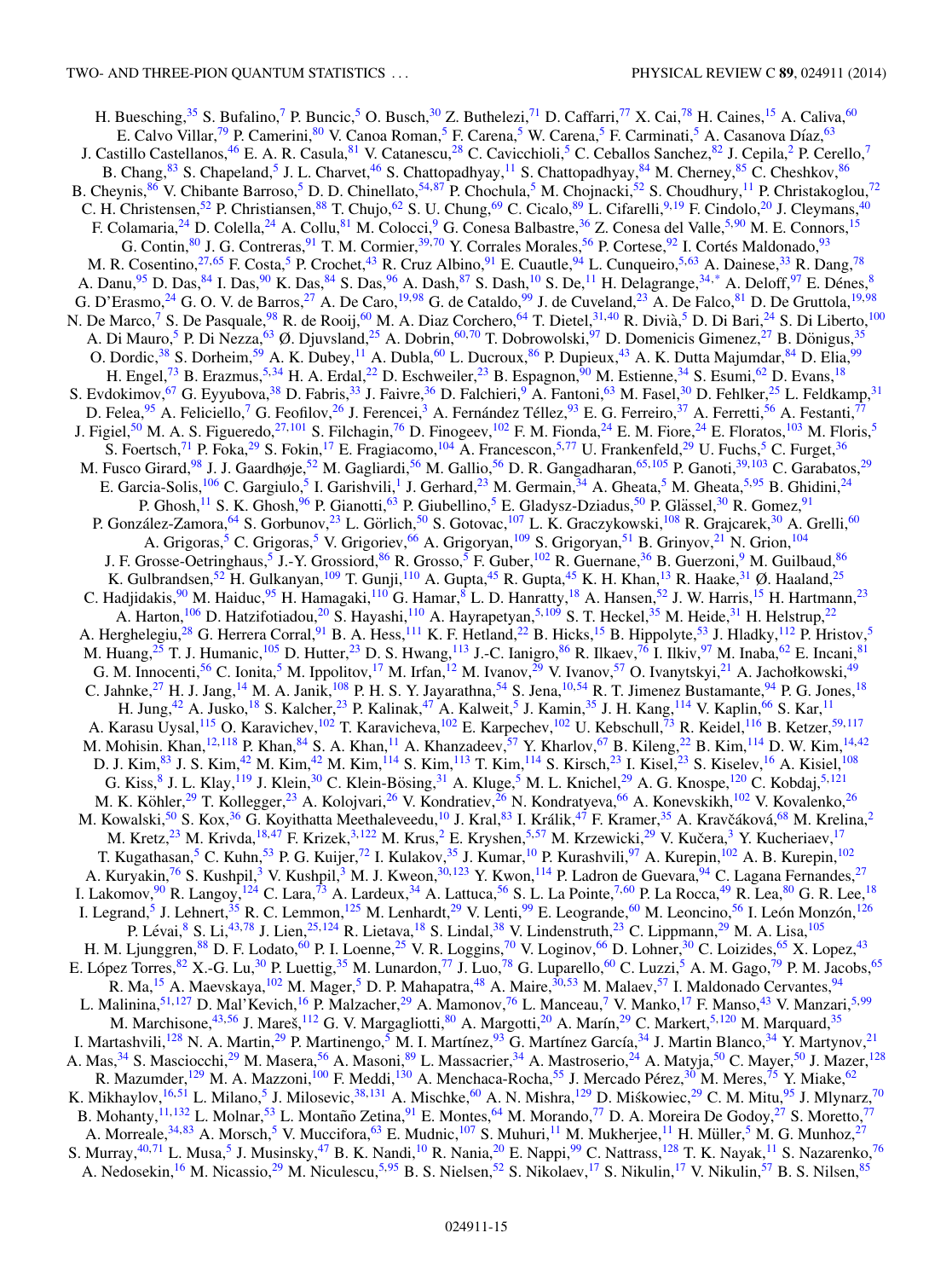<span id="page-15-0"></span>F. Noferini,<sup>[19,20](#page-16-0)</sup> P. Nomokonov,<sup>[51](#page-16-0)</sup> G. Nooren,<sup>60</sup> A. Nyanin,<sup>[17](#page-16-0)</sup> A. Nyatha,<sup>[10](#page-16-0)</sup> J. Nystrand,<sup>25</sup> H. Oeschler,<sup>30,[133](#page-18-0)</sup> S. Oh,<sup>[15](#page-16-0)</sup> S. K. Oh,<sup>[42](#page-16-0)[,134](#page-18-0)</sup> A. Okatan,<sup>[115](#page-17-0)</sup> L. Olah,<sup>8</sup> J. Oleniacz,<sup>108</sup> A. C. Oliveira Da Silva,<sup>[27](#page-16-0)</sup> J. Onderwaater,<sup>29</sup> C. Oppedisano,<sup>7</sup> A. Ortiz Velasquez,<sup>[88](#page-17-0)</sup> A. Oskarsson,<sup>88</sup> J. Otwinowski,<sup>[29](#page-16-0)</sup> K. Oyama,<sup>[30](#page-16-0)</sup> Y. Pachmayer,<sup>30</sup> M. Pachr,<sup>2</sup> P. Pagano,<sup>98</sup> G. Paić,<sup>[94](#page-17-0)</sup> F. Painke,<sup>[23](#page-16-0)</sup> C. Pajares,<sup>37</sup> S. K. Pal,<sup>[11](#page-16-0)</sup> A. Palmeri,<sup>[41](#page-16-0)</sup> D. Pant,<sup>[10](#page-16-0)</sup> V. Papikyan,<sup>[109](#page-17-0)</sup> G. S. Pappalardo,<sup>41</sup> W. J. Park,<sup>29</sup> A. Passfeld,<sup>[31](#page-16-0)</sup> D. I. Patalakha,<sup>67</sup> V. Paticchio,<sup>[99](#page-17-0)</sup> B. Paul,<sup>[84](#page-17-0)</sup> T. Pawlak,<sup>[108](#page-17-0)</sup> T. Peitzmann,<sup>[60](#page-16-0)</sup> H. Pereira Da Costa,<sup>[46](#page-16-0)</sup> E. Pereira De Oliveira Filho,<sup>[27](#page-16-0)</sup> D. Peresunko,<sup>17</sup> C. E. Pérez Lara,<sup>[72](#page-17-0)</sup> W. Peryt,<sup>[108](#page-17-0)[,\\*](#page-0-0)</sup> A. Pesci,<sup>20</sup> Y. Pestov,<sup>[135](#page-18-0)</sup> V. Petráček,<sup>2</sup> M. Petran,<sup>2</sup> M. Petris,<sup>28</sup> M. Petrovici,<sup>28</sup> C. Petta,<sup>[49](#page-16-0)</sup> S. Piano,<sup>[104](#page-17-0)</sup> M. Pikna,<sup>[75](#page-17-0)</sup> P. Pillot,<sup>[34](#page-16-0)</sup> O. Pinazza,<sup>5[,20](#page-16-0)</sup> L. Pinsky,<sup>[54](#page-16-0)</sup> D. B. Piyarathna,<sup>54</sup> M. Planinic,<sup>[32,](#page-16-0)[136](#page-18-0)</sup> M. Płoskoń,<sup>[65](#page-16-0)</sup> J. Pluta, <sup>[108](#page-17-0)</sup> S. Pochybova, <sup>8</sup> P. L. M. Podesta-Lerma, <sup>[126](#page-18-0)</sup> M. G. Poghosyan, <sup>5[,85](#page-17-0)</sup> E. H. O. Pohjoisaho, <sup>122</sup> B. Polichtchouk, <sup>[67](#page-17-0)</sup> N. Poljak,<sup>[32,](#page-16-0)[136](#page-18-0)</sup> A. Pop,<sup>28</sup> S. Porteboeuf-Houssais,<sup>43</sup> J. Porter,<sup>65</sup> V. Pospisil,<sup>2</sup> B. Potukuchi,<sup>[45](#page-16-0)</sup> S. K. Prasad,<sup>[70,96](#page-17-0)</sup> R. Preghenella,<sup>19,20</sup> F. Prino,<sup>7</sup> C. A. Pruneau,<sup>[70](#page-17-0)</sup> I. Pshenichnov,<sup>102</sup> G. Puddu,<sup>[81](#page-17-0)</sup> P. Pujahari,<sup>10,70</sup> V. Punin,<sup>[76](#page-17-0)</sup> J. Putschke,<sup>70</sup> H. Qvigstad,<sup>[38](#page-16-0)</sup> A. Rachevski,<sup>104</sup> S. Raha,<sup>[96](#page-17-0)</sup> J. Rak,<sup>83</sup> A. Rakotozafindrabe,<sup>[46](#page-16-0)</sup> L. Ramello,<sup>[92](#page-17-0)</sup> R. Raniwala,<sup>[44](#page-16-0)</sup> S. Raniwala,<sup>44</sup> S. S. Räsänen, <sup>[122](#page-17-0)</sup> B. T. Rascanu,<sup>[35](#page-16-0)</sup> D. Rathee,<sup>4</sup> A. W. Rauf,<sup>[13](#page-16-0)</sup> V. Razazi,<sup>[81](#page-17-0)</sup> K. F. Read,<sup>128</sup> J. S. Real,<sup>36</sup> K. Redlich,<sup>[97,](#page-17-0)[137](#page-18-0)</sup> R. J. Reed,<sup>15</sup> A. Rehman,<sup>25</sup> P. Reichelt,<sup>35</sup> M. Reicher,<sup>[60](#page-16-0)</sup> F. Reidt,<sup>5</sup> R. Renfordt,<sup>[35](#page-16-0)</sup> A. R. Reolon,<sup>[63](#page-16-0)</sup> A. Reshetin,<sup>[102](#page-17-0)</sup> F. Rettig,<sup>[23](#page-16-0)</sup> J.-P. Revol,<sup>5</sup> K. Reygers,<sup>30</sup> V. Riabov,<sup>[57](#page-16-0)</sup> R. A. Ricci,<sup>[138](#page-18-0)</sup> T. Richert,<sup>[88](#page-17-0)</sup> M. Richter,<sup>[38](#page-16-0)</sup> P. Riedler,<sup>5</sup> W. Riegler,<sup>5</sup> F. Riggi,<sup>49</sup> A. Rivetti,<sup>7</sup> E. Rocco,<sup>[60](#page-16-0)</sup> M. Rodríguez Cahuantzi,<sup>[93](#page-17-0)</sup> A. Rodriguez Manso,<sup>72</sup> K. Røed,<sup>38</sup> E. Rogochaya,<sup>[51](#page-16-0)</sup> S. Rohni,<sup>[45](#page-16-0)</sup> D. Rohr,<sup>[23](#page-16-0)</sup> D. Röhrich,<sup>[25](#page-16-0)</sup> R. Romita, <sup>[101,](#page-17-0) [125](#page-18-0)</sup> F. Ronchetti, <sup>[63](#page-16-0)</sup> L. Ronflette, <sup>[34](#page-16-0)</sup> P. Rosnet, <sup>[43](#page-16-0)</sup> S. Rossegger, <sup>5</sup> A. Rossi, <sup>5</sup> A. Roy, <sup>[129](#page-18-0)</sup> C. Roy, <sup>[53](#page-16-0)</sup> P. Roy, [84](#page-17-0) A. J. Rubio Montero, 64 R. Rui, [80](#page-17-0) R. Russo, <sup>[56](#page-16-0)</sup> E. Ryabinkin, <sup>[17](#page-16-0)</sup> Y. Ryabov, <sup>[57](#page-16-0)</sup> A. Rybicki, <sup>[50](#page-16-0)</sup> S. Sadovsky, <sup>[67](#page-17-0)</sup> K. Šafařík, <sup>5</sup> B. Sahlmuller,<sup>35</sup> R. Sahoo,<sup>[129](#page-18-0)</sup> P. K. Sahu,<sup>48</sup> J. Saini,<sup>11</sup> C. A. Salgado,<sup>[37](#page-16-0)</sup> J. Salzwedel,<sup>105</sup> S. Sambyal,<sup>[45](#page-16-0)</sup> V. Samsonov,<sup>[57](#page-16-0)</sup> X. Sanchez Castro, 53,[94](#page-17-0) F. J. Sánchez Rodríguez, <sup>[126](#page-18-0)</sup> L. Šándor, <sup>[47](#page-16-0)</sup> A. Sandoval, <sup>55</sup> M. Sano, <sup>62</sup> G. Santagati, <sup>[49](#page-16-0)</sup> D. Sarkar, <sup>[11](#page-16-0)</sup> E. Scapparone,<sup>20</sup> F. Scarlassara,<sup>[77](#page-17-0)</sup> R. P. Scharenberg,<sup>74</sup> C. Schiaua,<sup>28</sup> R. Schicker,<sup>[30](#page-16-0)</sup> C. Schmidt,<sup>[29](#page-16-0)</sup> H. R. Schmidt,<sup>[111](#page-17-0)</sup> S. Schuchmann,<sup>[35](#page-16-0)</sup> J. Schukraft,<sup>5</sup> M. Schulc,<sup>2</sup> T. Schuster,<sup>15</sup> Y. Schutz,<sup>5[,34](#page-16-0)</sup> K. Schwarz,<sup>[29](#page-16-0)</sup> K. Schweda,<sup>29</sup> G. Scioli,<sup>9</sup> E. Scomparin,<sup>7</sup> P. A. Scott,<sup>18</sup> R. Scott,<sup>[128](#page-18-0)</sup> G. Segato,<sup>[77](#page-17-0)</sup> J. E. Seger,<sup>85</sup> I. Selyuzhenkov,<sup>29</sup> J. Seo,<sup>69</sup> E. Serradilla,<sup>[55,64](#page-16-0)</sup> A. Sevcenco,<sup>[95](#page-17-0)</sup> A. Shabetai,<sup>34</sup> G. Shabratova,<sup>51</sup> R. Shahoyan,<sup>5</sup> A. Shangaraev,<sup>67</sup> N. Sharma,<sup>48,[128](#page-18-0)</sup> S. Sharma,<sup>[45](#page-16-0)</sup> K. Shigaki,<sup>[139](#page-18-0)</sup> K. Shtejer,<sup>56</sup> Y. Sibiriak,<sup>[17](#page-16-0)</sup> S. Siddhanta,<sup>[89](#page-17-0)</sup> T. Siemiarczuk,<sup>97</sup> D. Silvermyr,<sup>39</sup> C. Silvestre,<sup>[36](#page-16-0)</sup> G. Simatovic,<sup>[136](#page-18-0)</sup> R. Singaraju,<sup>[11](#page-16-0)</sup> R. Singh,<sup>[45](#page-16-0)</sup> S. Singha,<sup>11,[132](#page-18-0)</sup> V. Singhal,<sup>[11](#page-16-0)</sup> B. C. Sinha,<sup>11</sup> T. Sinha,<sup>[84](#page-17-0)</sup> B. Sitar,<sup>[75](#page-17-0)</sup> M. Sitta,<sup>[92](#page-17-0)</sup> T. B. Skaali,<sup>[38](#page-16-0)</sup> K. Skjerdal,<sup>[25](#page-16-0)</sup> R. Smakal,<sup>2</sup> N. Smirnov,<sup>[15](#page-16-0)</sup> R. J. M. Snellings,<sup>[60](#page-16-0)</sup> C. Søgaard,<sup>[88](#page-17-0)</sup> R. Soltz,<sup>1</sup> J. Song,<sup>69</sup> M. Song,<sup>114</sup> F. Soramel,<sup>[77](#page-17-0)</sup> S. Sorensen,<sup>[128](#page-18-0)</sup> M. Spacek,<sup>2</sup> I. Sputowska,<sup>50</sup> M. Spyropoulou-Stassinaki,<sup>[103](#page-17-0)</sup> B. K. Srivastava,<sup>[74](#page-17-0)</sup> J. Stachel,<sup>30</sup> I. Stan,<sup>95</sup> G. Stefanek,<sup>[97](#page-17-0)</sup> M. Steinpreis, <sup>105</sup> E. Stenlund, <sup>[88](#page-17-0)</sup> G. Steyn, <sup>[71](#page-17-0)</sup> J. H. Stiller, <sup>30</sup> D. Stocco, <sup>[34](#page-16-0)</sup> M. Stolpovskiy, <sup>[67](#page-17-0)</sup> P. Strmen, <sup>[75](#page-17-0)</sup> A. A. P. Suaide, <sup>[27](#page-16-0)</sup> M. A. Subieta Vasquez,<sup>56</sup> T. Sugitate,<sup>[139](#page-18-0)</sup> C. Suire,<sup>[90](#page-17-0)</sup> M. Suleymanov,<sup>[13](#page-16-0)</sup> R. Sultanov,<sup>[16](#page-16-0)</sup> M. Šumbera,<sup>3</sup> T. Susa,<sup>[32](#page-16-0)</sup> T. J. M. Symons, <sup>65</sup> A. Szanto de Toledo, <sup>[27](#page-16-0)</sup> I. Szarka, <sup>75</sup> A. Szczepankiewicz, <sup>5</sup> M. Szymanski, <sup>108</sup> J. Takahashi, <sup>87</sup> M. A. Tangaro,<sup>24</sup> J. D. Tapia Takaki,<sup>90,[140](#page-18-0)</sup> A. Tarantola Peloni,<sup>35</sup> A. Tarazona Martinez,<sup>5</sup> A. Tauro,<sup>5</sup> G. Tejeda Muñoz,<sup>[93](#page-17-0)</sup> A. Telesca,<sup>5</sup> C. Terrevoli,<sup>[24](#page-16-0)</sup> A. Ter Minasyan,<sup>[17,](#page-16-0)[66](#page-17-0)</sup> J. Thäder,<sup>[29](#page-16-0)</sup> D. Thomas,<sup>60</sup> R. Tieulent,<sup>[86](#page-17-0)</sup> A. R. Timmins,<sup>[54](#page-16-0)</sup> A. Toia,<sup>[33,35](#page-16-0)</sup> H. Torii,<sup>[110](#page-17-0)</sup> V. Trubnikov,<sup>[21](#page-16-0)</sup> W. H. Trzaska,<sup>[83](#page-17-0)</sup> T. Tsuji,<sup>110</sup> A. Tumkin,<sup>[76](#page-17-0)</sup> R. Turrisi,<sup>[33](#page-16-0)</sup> T. S. Tveter,<sup>[38](#page-16-0)</sup> J. Ulery,<sup>[35](#page-16-0)</sup> K. Ullaland,<sup>[25](#page-16-0)</sup> J. Ulrich,<sup>[73](#page-17-0)</sup> A. Uras,<sup>[86](#page-17-0)</sup> G. L. Usai,<sup>[81](#page-17-0)</sup> M. Vajzer,<sup>3</sup> M. Vala,<sup>[47,51](#page-16-0)</sup> L. Valencia Palomo,<sup>43,[90](#page-17-0)</sup> S. Vallero,<sup>[30,56](#page-16-0)</sup> P. Vande Vyvre,<sup>5</sup> L. Vannucci,<sup>138</sup> J. W. Van Hoorne,<sup>5</sup> M. van Leeuwen,<sup>60</sup> A. Vargas,<sup>[93](#page-17-0)</sup> R. Varma,<sup>[10](#page-16-0)</sup> M. Vasileiou,<sup>[103](#page-17-0)</sup> A. Vasiliev,<sup>[17](#page-16-0)</sup> V. Vechernin,<sup>26</sup> M. Veldhoen,<sup>[60](#page-16-0)</sup> M. Venaruzzo,<sup>[80](#page-17-0)</sup> E. Vercellin,<sup>[56](#page-16-0)</sup> S. Vergara Limón,<sup>[93](#page-17-0)</sup> R. Vernet,<sup>[141](#page-18-0)</sup> M. Verweij,<sup>[70](#page-17-0)</sup> L. Vickovic,<sup>[107](#page-17-0)</sup> G. Viesti,<sup>[77](#page-17-0)</sup> J. Viinikainen,<sup>83</sup> Z. Vilakazi,<sup>[71](#page-17-0)</sup> O. Villalobos Baillie,<sup>[18](#page-16-0)</sup> A. Vinogradov,<sup>[17](#page-16-0)</sup> L. Vinogradov,<sup>[26](#page-16-0)</sup> Y. Vinogradov,<sup>[76](#page-17-0)</sup> T. Virgili,<sup>[98](#page-17-0)</sup> Y. P. Viyogi,<sup>[11](#page-16-0)</sup> A. Vodopyanov,<sup>[51](#page-16-0)</sup> M. A. Völkl,<sup>[30](#page-16-0)</sup> K. Voloshin,<sup>[16](#page-16-0)</sup> S. A. Voloshin,<sup>[70](#page-17-0)</sup> G. Volpe,<sup>5</sup> B. von Haller,<sup>5</sup> I. Vorobyev,<sup>26</sup> D. Vranic,<sup>5[,29](#page-16-0)</sup> J. Vrláková,<sup>[68](#page-17-0)</sup> B. Vulpescu,<sup>[43](#page-16-0)</sup> A. Vyushin,<sup>[76](#page-17-0)</sup> B. Wagner,<sup>[25](#page-16-0)</sup> J. Wagner,<sup>29</sup> V. Wagner,<sup>2</sup> M. Wang,<sup>[34,](#page-16-0)[78](#page-17-0)</sup> Y. Wang,<sup>[30](#page-16-0)</sup> D. Watanabe,<sup>[62](#page-16-0)</sup> M. Weber,<sup>[54](#page-16-0)</sup> J. P. Wessels,<sup>31</sup> U. Westerhoff,<sup>31</sup> J. Wiechula,<sup>[111](#page-17-0)</sup> J. Wikne,<sup>38</sup> M. Wilde,<sup>[31](#page-16-0)</sup> G. Wilk,<sup>[97](#page-17-0)</sup> J. Wilkinson,<sup>30</sup> M. C. S. Williams,<sup>[20](#page-16-0)</sup> B. Windelband,<sup>[30](#page-16-0)</sup> M. Winn,<sup>30</sup> C. Xiang,<sup>[78](#page-17-0)</sup> C. G. Yaldo,<sup>[70](#page-17-0)</sup> Y. Yamaguchi,<sup>[110](#page-17-0)</sup> H. Yang,<sup>46,60</sup> P. Yang,<sup>[78](#page-17-0)</sup> S. Yang,<sup>[25](#page-16-0)</sup> S. Yano,<sup>[139](#page-18-0)</sup> S. Yasnopolskiy,<sup>[17](#page-16-0)</sup> J. Yi,<sup>[69](#page-17-0)</sup> Z. Yin,<sup>78</sup> I.-K. Yoo,<sup>69</sup> I. Yushmanov,<sup>17</sup> V. Zaccolo,<sup>[52](#page-16-0)</sup> C. Zach,<sup>2</sup> A. Zaman,<sup>[13](#page-16-0)</sup> C. Zampolli,<sup>20</sup> S. Zaporozhets,<sup>51</sup> A. Zarochentsev,<sup>[26](#page-16-0)</sup> P. Závada,<sup>[112](#page-17-0)</sup> N. Zaviyalov,<sup>[76](#page-17-0)</sup> H. Zbroszczyk,<sup>108</sup> I. S. Zgura,<sup>[95](#page-17-0)</sup> M. Zhalov, $^{57}$  $^{57}$  $^{57}$  F. Zhang, $^{78}$  $^{78}$  $^{78}$  H. Zhang, $^{78}$  X. Zhang, $^{43,65,78}$  $^{43,65,78}$  $^{43,65,78}$  Y. Zhang, $^{78}$  C. Zhao, $^{38}$  $^{38}$  $^{38}$  D. Zhou, $^{78}$  F. Zhou, $^{78}$  Y. Zhou, $^{60}$  $^{60}$  $^{60}$  H. Zhu, $^{78}$ J. Zhu,<sup>[78](#page-17-0)</sup> J. Zhu,<sup>78</sup> X. Zhu,<sup>78</sup> A. Zichichi,<sup>9[,19](#page-16-0)</sup> A. Zimmermann,<sup>[30](#page-16-0)</sup> M. B. Zimmermann,<sup>5[,31](#page-16-0)</sup> G. Zinovjev,<sup>[21](#page-16-0)</sup> Y. Zoccarato,<sup>[86](#page-17-0)</sup> M. Zynovyev, $21$  and M. Zyzak $35$ 

(ALICE Collaboration)

<sup>1</sup>*Lawrence Livermore National Laboratory, Livermore, California 94550, USA*

<sup>2</sup>*Faculty of Nuclear Sciences and Physical Engineering, Czech Technical University in Prague, Prague, Czech Republic*

<sup>3</sup>*Nuclear Physics Institute, Academy of Sciences of the Czech Republic, Reˇ z u Prahy, Czech Republic ˇ*

<sup>5</sup>*European Organization for Nuclear Research (CERN), Geneva, Switzerland*

<sup>6</sup>*Politecnico di Torino, Turin, Italy*

<sup>7</sup>*Sezione INFN, Turin, Italy*

<sup>8</sup>*Wigner Research Centre for Physics, Hungarian Academy of Sciences, Budapest, Hungary*

<sup>9</sup>*Dipartimento di Fisica e Astronomia dell'Universita and Sezione INFN, Bologna, Italy `*

<sup>4</sup>*Physics Department, Panjab University, Chandigarh, India*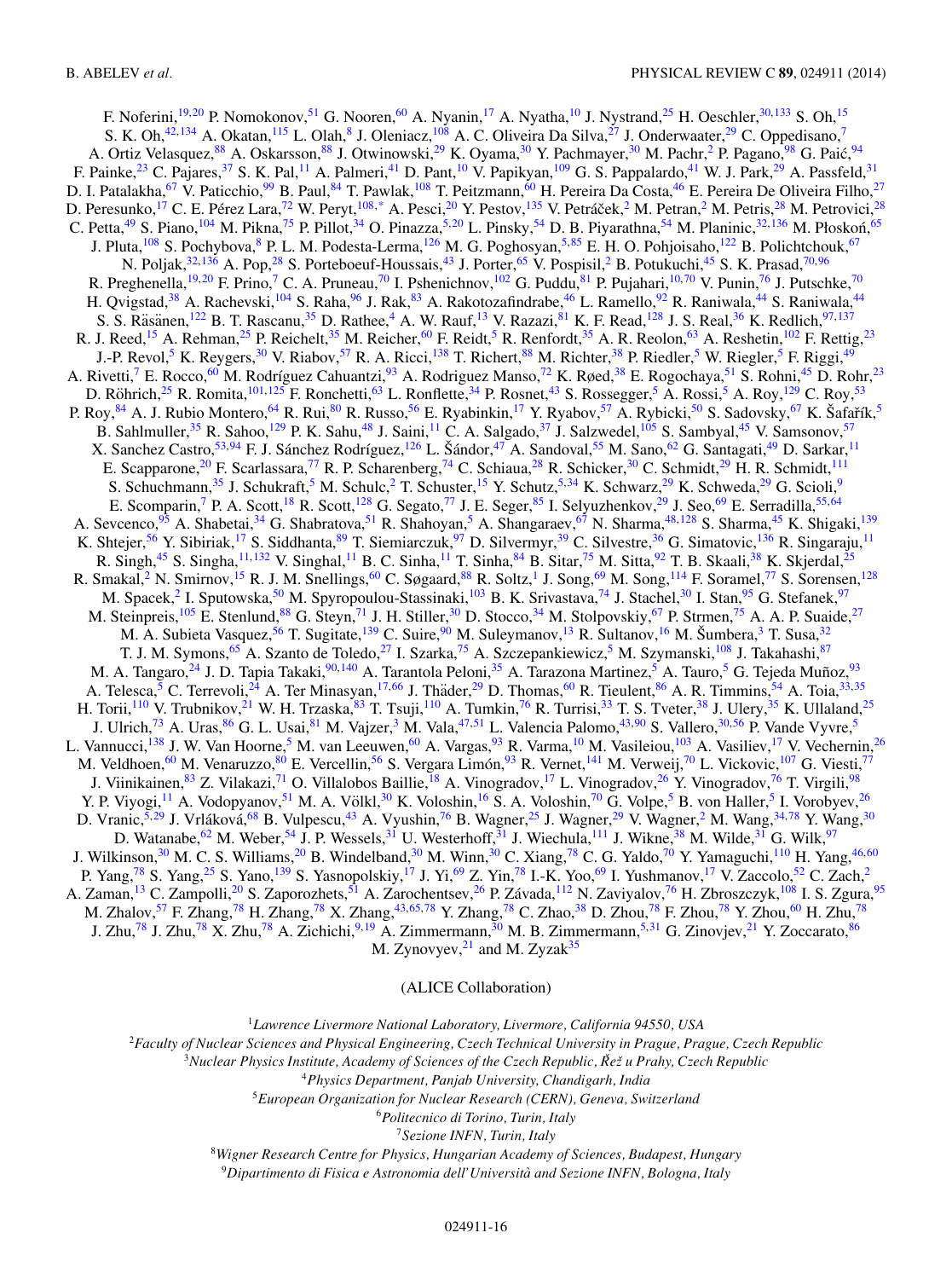<span id="page-16-0"></span>*Indian Institute of Technology Bombay (IIT), Mumbai, India Variable Energy Cyclotron Centre, Kolkata, India Department of Physics, Aligarh Muslim University, Aligarh, India COMSATS Institute of Information Technology (CIIT), Islamabad, Pakistan Korea Institute of Science and Technology Information, Daejeon, South Korea Yale University, New Haven, Connecticut 06520, USA Institute for Theoretical and Experimental Physics, Moscow, Russia Russian Research Centre Kurchatov Institute, Moscow, Russia School of Physics and Astronomy, University of Birmingham, Birmingham, United Kingdom Centro Fermi-Museo Storico della Fisica e Centro Studi e Ricerche "Enrico Fermi," Rome, Italy Sezione INFN, Bologna, Italy Bogolyubov Institute for Theoretical Physics, Kiev, Ukraine Faculty of Engineering, Bergen University College, Bergen, Norway Frankfurt Institute for Advanced Studies, Johann Wolfgang Goethe-Universitat Frankfurt, Frankfurt, Germany ¨ Dipartimento Interateneo di Fisica "M. Merlin" and Sezione INFN, Bari, Italy Department of Physics and Technology, University of Bergen, Bergen, Norway V. Fock Institute for Physics, Saint Petersburg State University, St. Petersburg, Russia Universidade de Sao Paulo (USP), S ˜ ao Paulo, Brazil ˜ National Institute for Physics and Nuclear Engineering, Bucharest, Romania Research Division and ExtreMe Matter Institute EMMI, GSI Helmholtzzentrum fur Schwerionenforschung, ¨ Darmstadt, Germany Physikalisches Institut, Ruprecht-Karls-Universitat Heidelberg, Heidelberg, Germany ¨* <sup>31</sup> Institut für Kernphysik, Westfälische Wilhelms-Universität Münster, Münster, Germany <sup>32</sup>Rudjer Bošković Institute, Zagreb, Croatia *Sezione INFN, Padova, Italy SUBATECH, Ecole des Mines de Nantes, Universite de Nantes, CNRS-IN2P3, Nantes, France ´* <sup>35</sup> Institut für Kernphysik, Johann Wolfgang Goethe-Universität Frankfurt, Frankfurt, Germany *Laboratoire de Physique Subatomique et de Cosmologie (LPSC), Universite Joseph Fourier, CNRS-IN2P3, ´ Institut Polytechnique de Grenoble, Grenoble, France* <sup>37</sup>Departamento de Física de Partículas and IGFAE, Universidad de Santiago de Compostela, Santiago de Compostela, Spain *Department of Physics, University of Oslo, Oslo, Norway Oak Ridge National Laboratory, Oak Ridge, Tennessee 37830, USA Physics Department, University of Cape Town, Cape Town, South Africa Sezione INFN, Catania, Italy Gangneung-Wonju National University, Gangneung, South Korea Laboratoire de Physique Corpusculaire (LPC), Clermont Universite,´ Universite Blaise Pascal, CNRS-IN2P3, Clermont-Ferrand, France ´ Physics Department, University of Rajasthan, Jaipur, India Physics Department, University of Jammu, Jammu, India Commissariat a l'Energie Atomique, IRFU, Saclay, France ` Institute of Experimental Physics, Slovak Academy of Sciences, Kosice, Slovakia ˇ Institute of Physics, Bhubaneswar, India Dipartimento di Fisica e Astronomia dell'Universita and Sezione INFN, Catania, Italy ` The Henryk Niewodniczanski Institute of Nuclear Physics, Polish Academy of Sciences, Cracow, Poland Joint Institute for Nuclear Research (JINR), Dubna, Russia Niels Bohr Institute, University of Copenhagen, Copenhagen, Denmark Institut Pluridisciplinaire Hubert Curien (IPHC), Universite de Strasbourg, CNRS-IN2P3, Strasbourg, France ´ University of Houston, Houston, Texas 77004, USA Instituto de F´ısica, Universidad Nacional Autonoma de M ´ exico, Mexico City, Mexico ´ Dipartimento di Fisica dell'Universita and Sezione INFN, Turin, Italy ` Petersburg Nuclear Physics Institute, Gatchina, Russia Saint Petersburg State Polytechnical University, St. Petersburg, Russia Technische Universitat M¨ unchen, Munich, Germany ¨ Institute for Subatomic Physics of Utrecht University, Utrecht, Netherlands Gauhati University, Department of Physics, Guwahati, India University of Tsukuba, Tsukuba, Japan Laboratori Nazionali di Frascati, INFN, Frascati, Italy Centro de Investigaciones Energeticas Medioambientales y Tecnol ´ ogicas (CIEMAT), Madrid, Spain ´*

*Lawrence Berkeley National Laboratory, Berkeley, California 94704, USA*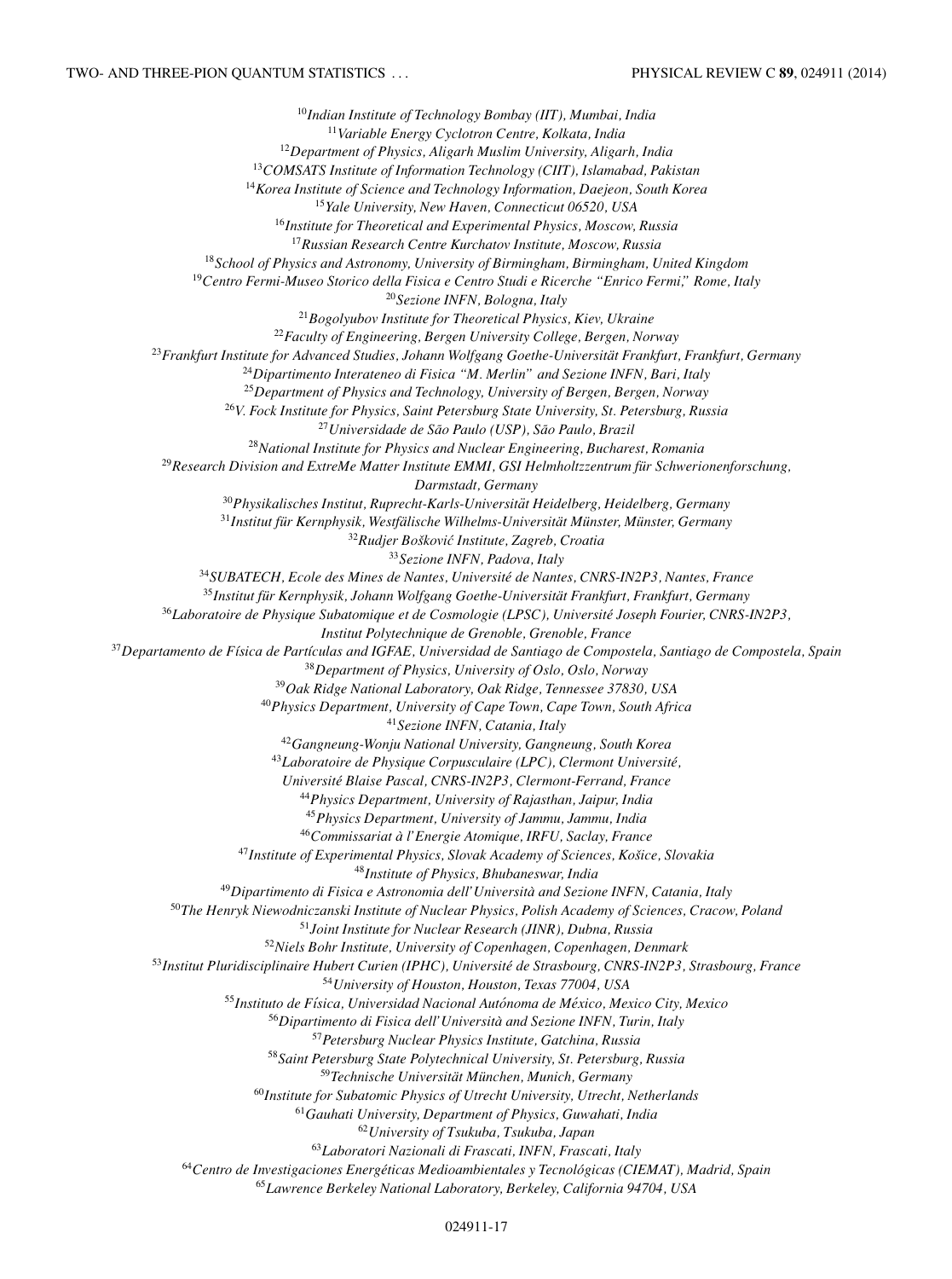<span id="page-17-0"></span>*Moscow Engineering Physics Institute, Moscow, Russia Institute for High Energy Physics, Protvino, Russia Faculty of Science, P. J. Saf ˇ arik University, Ko ´ sice, Slovakia ˇ Pusan National University, Pusan, South Korea Wayne State University, Detroit, Michigan 48202, USA iThemba LABS, National Research Foundation, Somerset West, South Africa Nikhef, National Institute for Subatomic Physics, Amsterdam, Netherlands* <sup>73</sup>Institut für Informatik, Johann Wolfgang Goethe-Universität Frankfurt, Frankfurt, Germany *Purdue University, West Lafayette, Indiana 47907, USA Faculty of Mathematics, Physics and Informatics, Comenius University, Bratislava, Slovakia Russian Federal Nuclear Center (VNIIEF), Sarov, Russia Dipartimento di Fisica e Astronomia dell'Universita and Sezione INFN, Padova, Italy ` Central China Normal University, Wuhan, China Seccion F ´ ´ısica, Departamento de Ciencias, Pontificia Universidad Catolica del Per ´ u, Lima, Peru ´ Dipartimento di Fisica dell'Universita and Sezione INFN, Trieste, Italy ` Dipartimento di Fisica dell'Universita and Sezione INFN, Cagliari, Italy ` Centro de Aplicaciones Tecnologicas y Desarrollo Nuclear (CEADEN), Havana, Cuba ´ University of Jyvaskyl ¨ a, Jyv ¨ askyl ¨ a, Finland ¨ Saha Institute of Nuclear Physics, Kolkata, India Physics Department, Creighton University, Omaha, Nebraska 68102, USA Universite de Lyon, Universit ´ e Lyon 1, CNRS/IN2P3, IPN-Lyon, Villeurbanne, France ´ Universidade Estadual de Campinas (UNICAMP), Campinas, Brazil Division of Experimental High Energy Physics, University of Lund, Lund, Sweden Sezione INFN, Cagliari, Italy Institut de Physique Nucleaire d'Orsay (IPNO), Universite Paris-Sud, CNRS-IN2P3, Orsay, France* <sup>91</sup> Centro de Investigación y de Estudios Avanzados (CINVESTAV), Mexico City and Mérida, Mexico *Dipartimento di Scienze e Innovazione Tecnologica dell'Universita del Piemonte Orientale ` and Gruppo Collegato INFN, Alessandria, Italy Benemerita Universidad Aut ´ onoma de Puebla, Puebla, Mexico ´ Instituto de Ciencias Nucleares, Universidad Nacional Autonoma de M ´ exico, Mexico City, Mexico ´ Institute of Space Science (ISS), Bucharest, Romania Bose Institute, Department of Physics and Centre for Astroparticle Physics and Space Science (CAPSS), Kolkata, India National Centre for Nuclear Studies, Warsaw, Poland Dipartimento di Fisica "E.R. Caianiello" dell'Universita and Gruppo Collegato INFN, Salerno, Italy ` Sezione INFN, Bari, Italy Sezione INFN, Rome, Italy University of Liverpool, Liverpool, United Kingdom Institute for Nuclear Research, Academy of Sciences, Moscow, Russia Physics Department, University of Athens, Athens, Greece Sezione INFN, Trieste, Italy Department of Physics, Ohio State University, Columbus, Ohio 43210, USA Chicago State University, Chicago, Illinois 60628, USA Technical University of Split FESB, Split, Croatia Warsaw University of Technology, Warsaw, Poland A. I. Alikhanyan National Science Laboratory (Yerevan Physics Institute) Foundation, Yerevan, Armenia University of Tokyo, Tokyo, Japan*  $^{111}Eberhard$  Karls Universität Tübingen, Tübingen, Germany *Institute of Physics, Academy of Sciences of the Czech Republic, Prague, Czech Republic Department of Physics, Sejong University, Seoul, South Korea Yonsei University, Seoul, South Korea KTO Karatay University, Konya, Turkey Zentrum fur Technologietransfer und Telekommunikation (ZTT), Fachhochschule Worms, Worms, Germany ¨* <sup>117</sup> Excellence Cluster Universe, Technische Universität München, Munich, Germany *Department of Applied Physics, Aligarh Muslim University, Aligarh, India California Polytechnic State University, San Luis Obispo, California 93407, USA The University of Texas at Austin, Physics Department, Austin, Texas 78712, USA Suranaree University of Technology, Nakhon Ratchasima, Thailand Helsinki Institute of Physics (HIP), Helsinki, Finland Inha University, College of Natural Sciences*